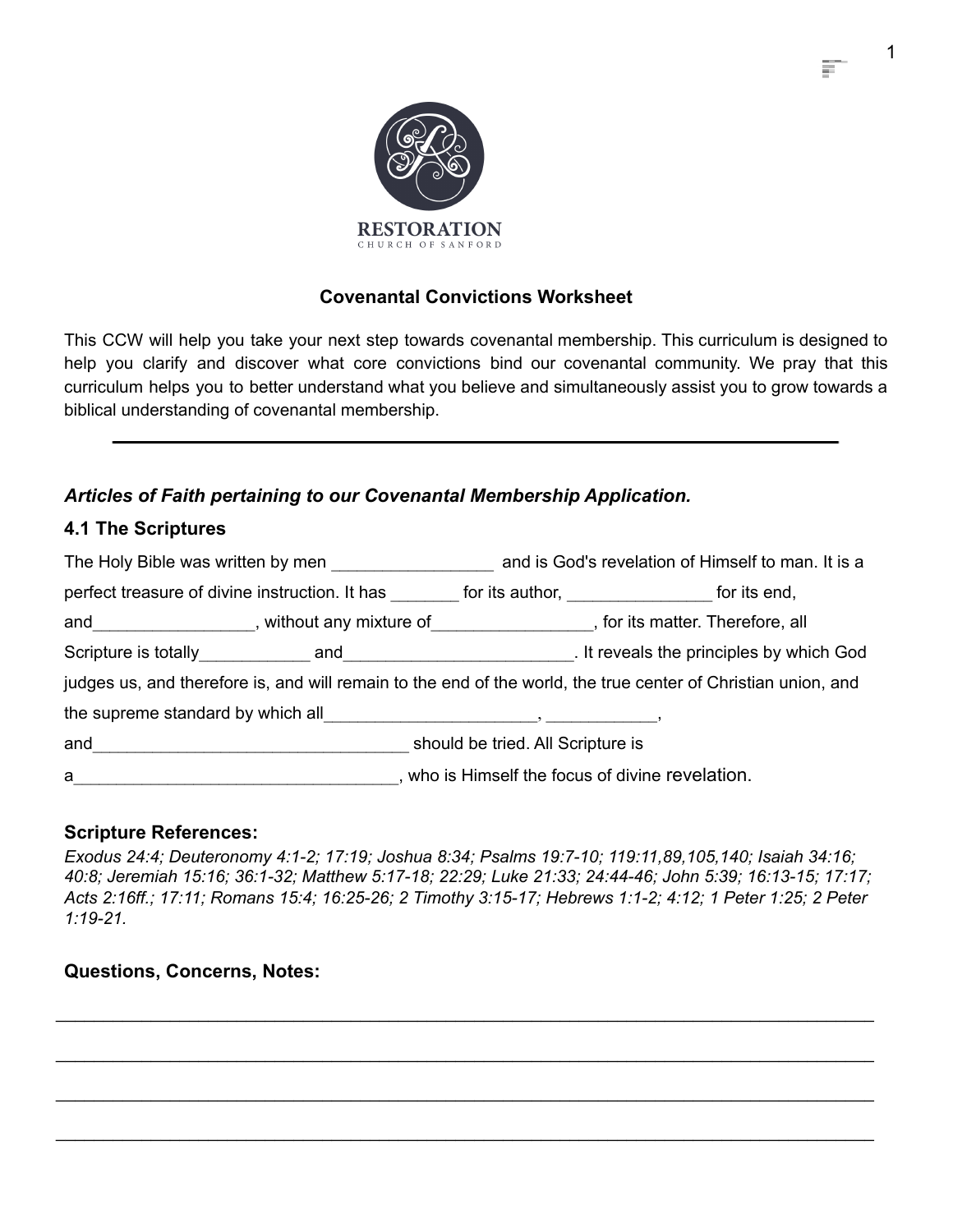## **4.2. God**

|                              |                                                                   | There is __________and _______________________living and true God. He is an___________________,                                                                                                                                |  |
|------------------------------|-------------------------------------------------------------------|--------------------------------------------------------------------------------------------------------------------------------------------------------------------------------------------------------------------------------|--|
|                              |                                                                   | $\frac{1}{1}$ , and $\frac{1}{1}$ , and $\frac{1}{1}$ , the $\frac{1}{1}$ , the $\frac{1}{1}$                                                                                                                                  |  |
|                              |                                                                   |                                                                                                                                                                                                                                |  |
|                              |                                                                   |                                                                                                                                                                                                                                |  |
|                              |                                                                   | extends to all things, past, present, and future, including the future decisions of                                                                                                                                            |  |
|                              |                                                                   | His free creatures. To Him we owe the highest love, ____________________, and ____________________. The                                                                                                                        |  |
|                              |                                                                   |                                                                                                                                                                                                                                |  |
|                              |                                                                   | end attributes, and and and all and and a series and a series and all and a series and a series and a series and the series and a series and a series and a series and a series and a series and a series and a series and a s |  |
|                              | but without division of nature, ______________________, or being. |                                                                                                                                                                                                                                |  |
|                              |                                                                   |                                                                                                                                                                                                                                |  |
|                              |                                                                   |                                                                                                                                                                                                                                |  |
| 4.2.1. God the Father        |                                                                   |                                                                                                                                                                                                                                |  |
|                              |                                                                   | God as ___________________reigns with ______________________care over His ____________, His                                                                                                                                    |  |
|                              |                                                                   | _________________, and the flow of the stream of human history according to the                                                                                                                                                |  |
|                              |                                                                   |                                                                                                                                                                                                                                |  |
|                              |                                                                   | all _________________, and all _____________________. God is Father in _________________to those who                                                                                                                           |  |
|                              |                                                                   | become ____________________of God through _________________in Jesus Christ. He is fatherly in His                                                                                                                              |  |
| attitude toward all men.     |                                                                   |                                                                                                                                                                                                                                |  |
| <b>Scripture References:</b> |                                                                   |                                                                                                                                                                                                                                |  |

*Genesis 1:1; 2:7; Exodus 3:14; 6:2-3; 15:11ff.; 20:1ff.; Leviticus 22:2; Deuteronomy 6:4;32:6; 1 Chronicles 29:10; Psalm 19:1-3; Isaiah 43:3,15; 64:8; Jeremiah 10:10; 17:13; Matthew 6:9ff.; 7:11; 23:9; 28:19; Mark 1:9-11; John 4:24; 5:26; 14:6-13; 17:1-8; Acts 1:7; Romans 8:14-15; 1 Corinthians 8:6; Galatians 4:6; Ephesians 4:6; Colossians 1:15; 1 Timothy 1:17; Hebrews 11:6; 12:9; 1 Peter 1:17; 1 John 5:7*

\_\_\_\_\_\_\_\_\_\_\_\_\_\_\_\_\_\_\_\_\_\_\_\_\_\_\_\_\_\_\_\_\_\_\_\_\_\_\_\_\_\_\_\_\_\_\_\_\_\_\_\_\_\_\_\_\_\_\_\_\_\_\_\_\_\_\_\_\_\_\_\_\_\_\_\_\_\_\_\_\_\_\_\_\_\_

\_\_\_\_\_\_\_\_\_\_\_\_\_\_\_\_\_\_\_\_\_\_\_\_\_\_\_\_\_\_\_\_\_\_\_\_\_\_\_\_\_\_\_\_\_\_\_\_\_\_\_\_\_\_\_\_\_\_\_\_\_\_\_\_\_\_\_\_\_\_\_\_\_\_\_\_\_\_\_\_\_\_\_\_\_\_

\_\_\_\_\_\_\_\_\_\_\_\_\_\_\_\_\_\_\_\_\_\_\_\_\_\_\_\_\_\_\_\_\_\_\_\_\_\_\_\_\_\_\_\_\_\_\_\_\_\_\_\_\_\_\_\_\_\_\_\_\_\_\_\_\_\_\_\_\_\_\_\_\_\_\_\_\_\_\_\_\_\_\_\_\_\_

 $\_$  ,  $\_$  ,  $\_$  ,  $\_$  ,  $\_$  ,  $\_$  ,  $\_$  ,  $\_$  ,  $\_$  ,  $\_$  ,  $\_$  ,  $\_$  ,  $\_$  ,  $\_$  ,  $\_$  ,  $\_$  ,  $\_$  ,  $\_$  ,  $\_$  ,  $\_$  ,  $\_$  ,  $\_$  ,  $\_$  ,  $\_$  ,  $\_$  ,  $\_$  ,  $\_$  ,  $\_$  ,  $\_$  ,  $\_$  ,  $\_$  ,  $\_$  ,  $\_$  ,  $\_$  ,  $\_$  ,  $\_$  ,  $\_$  ,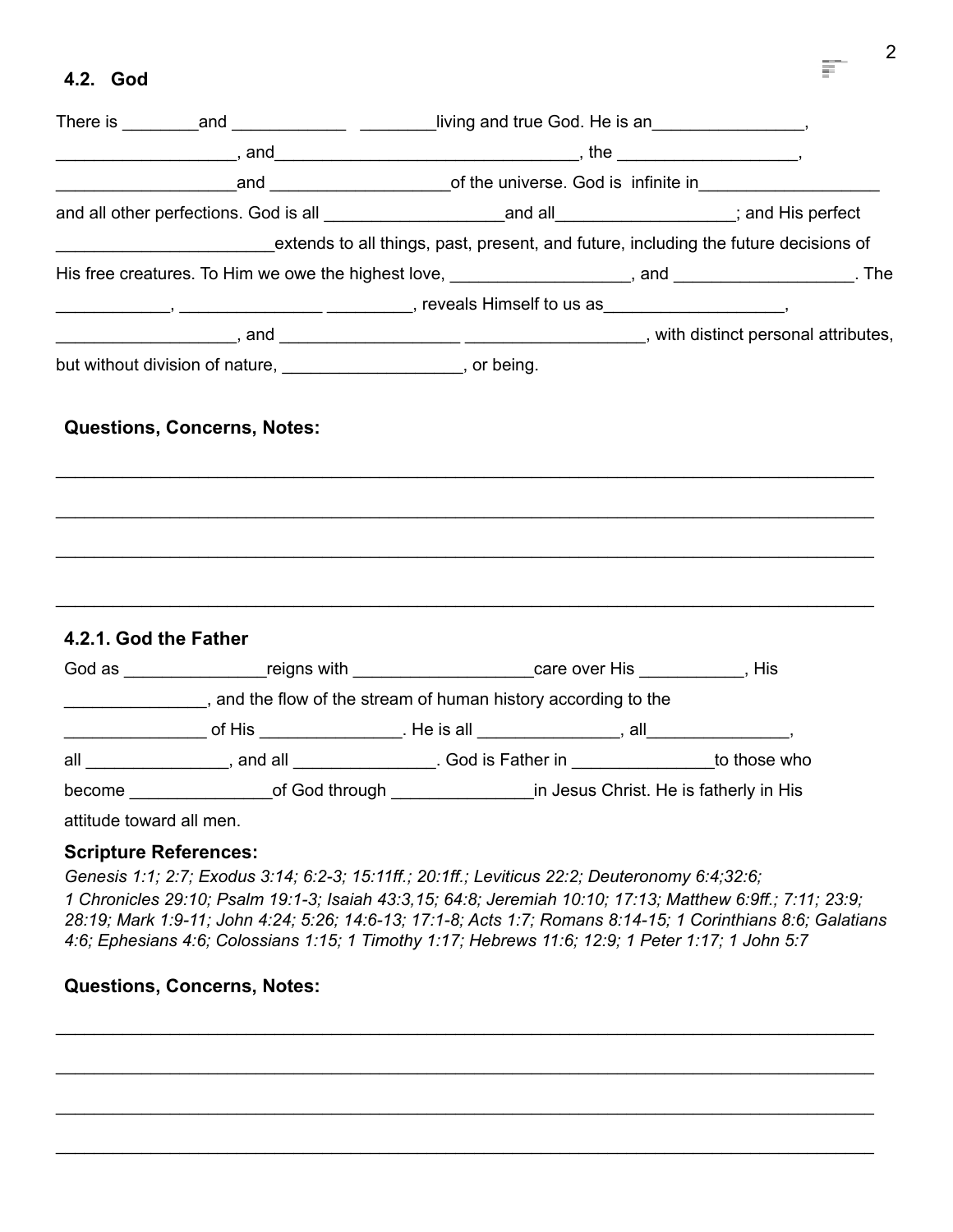# **4.2.2 God the Son**

|                        | and did the will of God, taking upon Himself <b>Commission</b> with its demands              |  |  |
|------------------------|----------------------------------------------------------------------------------------------|--|--|
|                        | and necessities and identifying Himself completely with___________________ yet without       |  |  |
|                        |                                                                                              |  |  |
|                        |                                                                                              |  |  |
|                        |                                                                                              |  |  |
|                        | body and appeared to His disciples as the person who was with                                |  |  |
|                        |                                                                                              |  |  |
|                        |                                                                                              |  |  |
|                        |                                                                                              |  |  |
|                        | between God and man. He will return in power and glory to __________________the world and to |  |  |
|                        |                                                                                              |  |  |
| and ever present Lord. |                                                                                              |  |  |

#### **Scripture References:**

*Genesis 18:1ff.; Psalms 2:7ff.; 110:1ff.; Isaiah 7:14; Isaiah 53:1-12; Matthew 1:18-23; 3:17; 8:29; 11:27; 14:33; 16:16,27; 17:5; 27; 28:1-6,19; Mark 1:1; 3:11; Luke 1:35; 4:41; 22:70; 24:46; John 1:1-18,29; 10:30,38; 11:25-27; 12:44-50; 14:7-11; 16:15-16,28; 17:1-5, 21-22; 20:1-20,28; Acts 1:9; 2:22-24; 7:55-56; 9:4-5,20; Romans 1:3-4; 3:23-26; 5:6-21; 8:1-3,34; 10:4; 1 Corinthians 1:30; 2:2; 8:6; 15:1-8,24-28; 2 Corinthians 5:19-21; 8:9; Galatians 4:4-5; Ephesians 1:20; 3:11; 4:7-10; Philippians 2:5-11; Colossians 1:13-22; 2:9; 1 Thessalonians 4:14- 18; 1 Timothy 2:5-6; 3:16; Titus 2:13-14; Hebrews 1:1-3; 4:14-15; 7:14-28; 9:12-15,24-28; 12:2; 13:8; 1 Peter 2:21-25; 3:22; 1 John 1:7-9; 3:2; 4:14-15; 5:9; 2 John 7-9; Revelation 1:13-16; 5:9-14; 12:10-11; 13:8; 19:16.*

\_\_\_\_\_\_\_\_\_\_\_\_\_\_\_\_\_\_\_\_\_\_\_\_\_\_\_\_\_\_\_\_\_\_\_\_\_\_\_\_\_\_\_\_\_\_\_\_\_\_\_\_\_\_\_\_\_\_\_\_\_\_\_\_\_\_\_\_\_\_\_\_\_\_\_\_\_\_\_\_\_\_\_\_\_\_\_\_

\_\_\_\_\_\_\_\_\_\_\_\_\_\_\_\_\_\_\_\_\_\_\_\_\_\_\_\_\_\_\_\_\_\_\_\_\_\_\_\_\_\_\_\_\_\_\_\_\_\_\_\_\_\_\_\_\_\_\_\_\_\_\_\_\_\_\_\_\_\_\_\_\_\_\_\_\_\_\_\_\_\_\_\_\_\_\_\_

#### **Questions, Concerns, Notes:**

\_\_\_\_\_\_\_\_\_\_\_\_\_\_\_\_\_\_\_\_\_\_\_\_\_\_\_\_\_\_\_\_\_\_\_\_\_\_\_\_\_\_\_\_\_\_\_\_\_\_\_\_\_\_\_\_\_\_\_\_\_\_\_\_\_\_\_\_\_\_\_\_\_\_\_\_\_\_\_\_\_\_\_\_\_\_\_\_ \_\_\_\_\_\_\_\_\_\_\_\_\_\_\_\_\_\_\_\_\_\_\_\_\_\_\_\_\_\_\_\_\_\_\_\_\_\_\_\_\_\_\_\_\_\_\_\_\_\_\_\_\_\_\_\_\_\_\_\_\_\_\_\_\_\_\_\_\_\_\_\_\_\_\_\_\_\_\_\_\_\_\_\_\_\_\_\_ **4.2.3 God the Holy Spirit** The Holy Spirit is the \_\_\_\_\_\_\_\_\_\_\_\_\_\_\_\_\_\_\_\_of \_\_\_\_\_\_\_\_\_\_\_, fully\_\_\_\_\_\_\_\_\_\_\_\_\_\_\_. He holy men of old to write the the the state of the state of the state of the state of the state of the state of the state of the state of the state of the state of the state of the state of the state of the state of the sta enables men to understand \_\_\_\_\_\_\_\_\_\_\_\_\_\_\_\_. He exalts \_\_\_\_\_\_\_\_\_\_\_\_\_\_\_. He \_\_\_\_\_\_\_\_\_\_\_\_\_\_\_men of sin, of \_\_\_\_\_\_\_\_\_\_\_\_\_\_\_, and of \_\_\_\_\_\_\_\_\_\_\_\_\_\_\_. He calls men to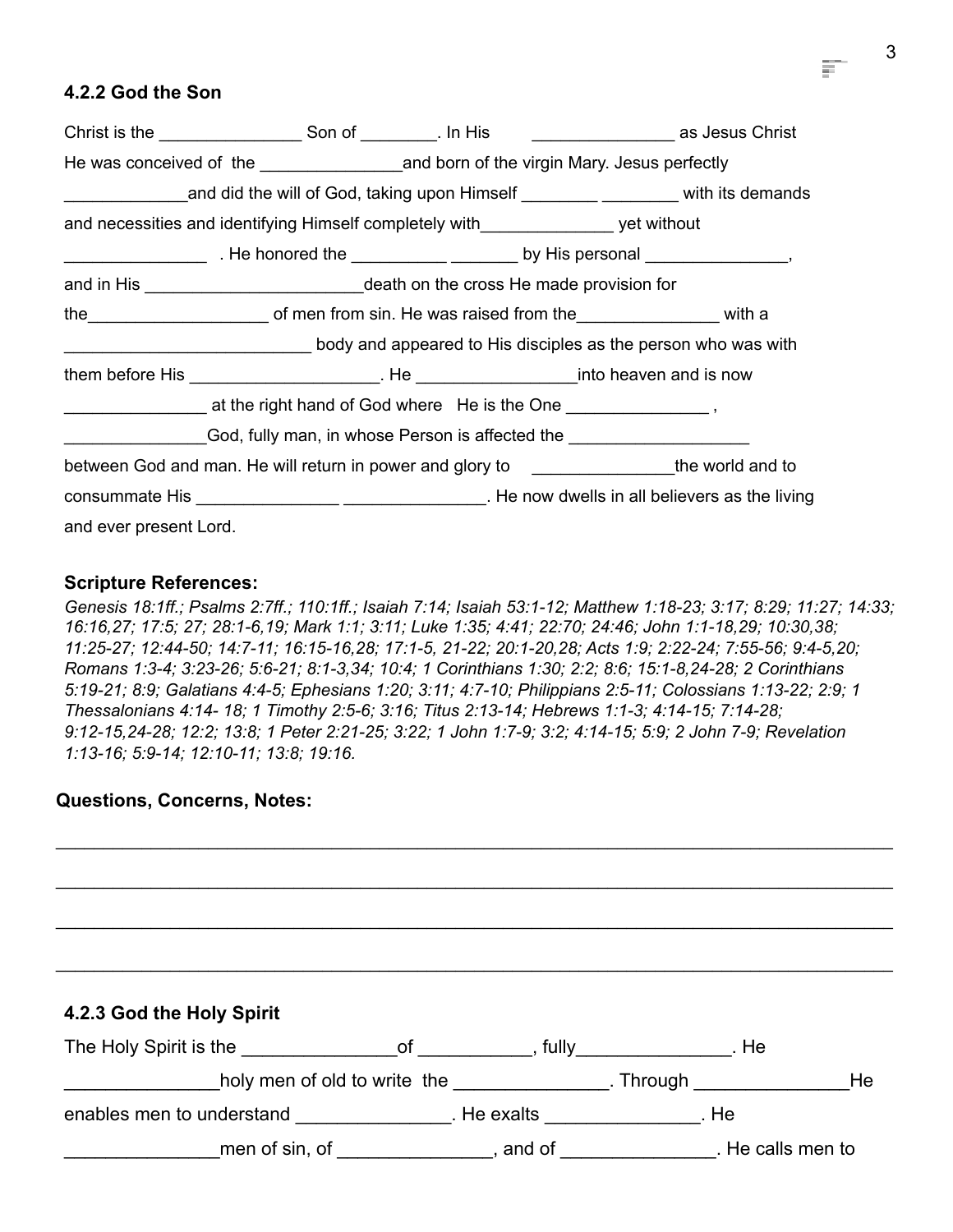|                                                                                                                                                                                                                                                                                                                                                                                                                                                                                                                                                        | the $\qquad \qquad$ and effects $\qquad \qquad$ . At the moment of                                             |                                                                 |            |
|--------------------------------------------------------------------------------------------------------------------------------------------------------------------------------------------------------------------------------------------------------------------------------------------------------------------------------------------------------------------------------------------------------------------------------------------------------------------------------------------------------------------------------------------------------|----------------------------------------------------------------------------------------------------------------|-----------------------------------------------------------------|------------|
|                                                                                                                                                                                                                                                                                                                                                                                                                                                                                                                                                        |                                                                                                                | _He baptizes every ___________________into the ________________ | of Christ. |
|                                                                                                                                                                                                                                                                                                                                                                                                                                                                                                                                                        | He _________________Christian character, ___________________believers, and ________________________            |                                                                 |            |
|                                                                                                                                                                                                                                                                                                                                                                                                                                                                                                                                                        | the spiritual _________________________by which they serve______________________through His                    |                                                                 |            |
| $\begin{array}{c} \begin{array}{c} \begin{array}{c} \begin{array}{c} \end{array} \\ \end{array} \end{array} \end{array} \end{array} \end{array} \end{array} \begin{array}{c} \begin{array}{c} \begin{array}{c} \end{array} \\ \end{array} \end{array} \end{array} \begin{array}{c} \begin{array}{c} \begin{array}{c} \end{array} \\ \end{array} \end{array} \end{array} \begin{array}{c} \begin{array}{c} \end{array} \end{array} \end{array} \begin{array}{c} \begin{array}{c} \end{array} \end{array} \end{array} \begin{array}{c} \begin{array}{c}$ | . He same the believer unto the day of final                                                                   |                                                                 |            |
|                                                                                                                                                                                                                                                                                                                                                                                                                                                                                                                                                        | His the Christian is the guarantee that God will bring the believer into the                                   |                                                                 |            |
|                                                                                                                                                                                                                                                                                                                                                                                                                                                                                                                                                        |                                                                                                                |                                                                 |            |
|                                                                                                                                                                                                                                                                                                                                                                                                                                                                                                                                                        | believer and the church in $\frac{1}{1}$ , $\frac{1}{1}$ , $\frac{1}{1}$ , $\frac{1}{1}$ , and $\frac{1}{1}$ . |                                                                 |            |

4

#### **Scripture References:**

*Genesis 1:2; Judges 14:6; Job 26:13; Psalms 51:11; 139:7ff.; Isaiah 61:1-3; Joel 2:28-32; Matthew 1:18; 3:16; 4:1; 12:28-32; 28:19; Mark 1:10,12; Luke 1:35; 4:1,18-19; 11:13; 12:12; 24:49; John 4:24; 14:16-17,26; 15:26;16:7-14; Acts 1:8; 2:1-4,38; 4:31; 5:3; 6:3; 7:55; 8:17,39; 10:44; 13:2; 15:28; 16:6; 19:1-6; Romans 8:9-11,14-16,26-27; 1 Corinthians 2:10-14; 3:16; 12:3-11,13; Galatians 4:6; Ephesians 1:13-14; 4:30; 5:18; 1 Thessalonians 5:19; 1Timothy 3:16; 4:1; 2 Timothy 1:14; 3:16; Hebrews 9:8,14; 2 Peter 1:21; 1 John 4:13;5:6-7; Revelation 1:10; 22:17*

| <b>4.3 Man</b> |                                                                                                     |  |  |
|----------------|-----------------------------------------------------------------------------------------------------|--|--|
|                | Man is the _____________________ creation of God, made in His ___________________ He created them   |  |  |
|                | and as the crowning work of His creation. The gift of _________________ is thus part of the         |  |  |
|                | of God's creation. In the beginning man was ______________________ of sin and was                   |  |  |
|                |                                                                                                     |  |  |
|                | against God and brought sin into the human race. Through the ____________________ of                |  |  |
|                | man transgressed the command of God, and fell from his ____________________ innocence               |  |  |
|                | whereby his posterity inherit a nature and an environment __________________ toward sin. Only the   |  |  |
|                |                                                                                                     |  |  |
|                |                                                                                                     |  |  |
|                | man in His own image, and in that Christ ________________ for ____________; full __________________ |  |  |
|                | therefore, every _________________________of every _____________________possesses and is worthy     |  |  |
| of             | and Christian love.                                                                                 |  |  |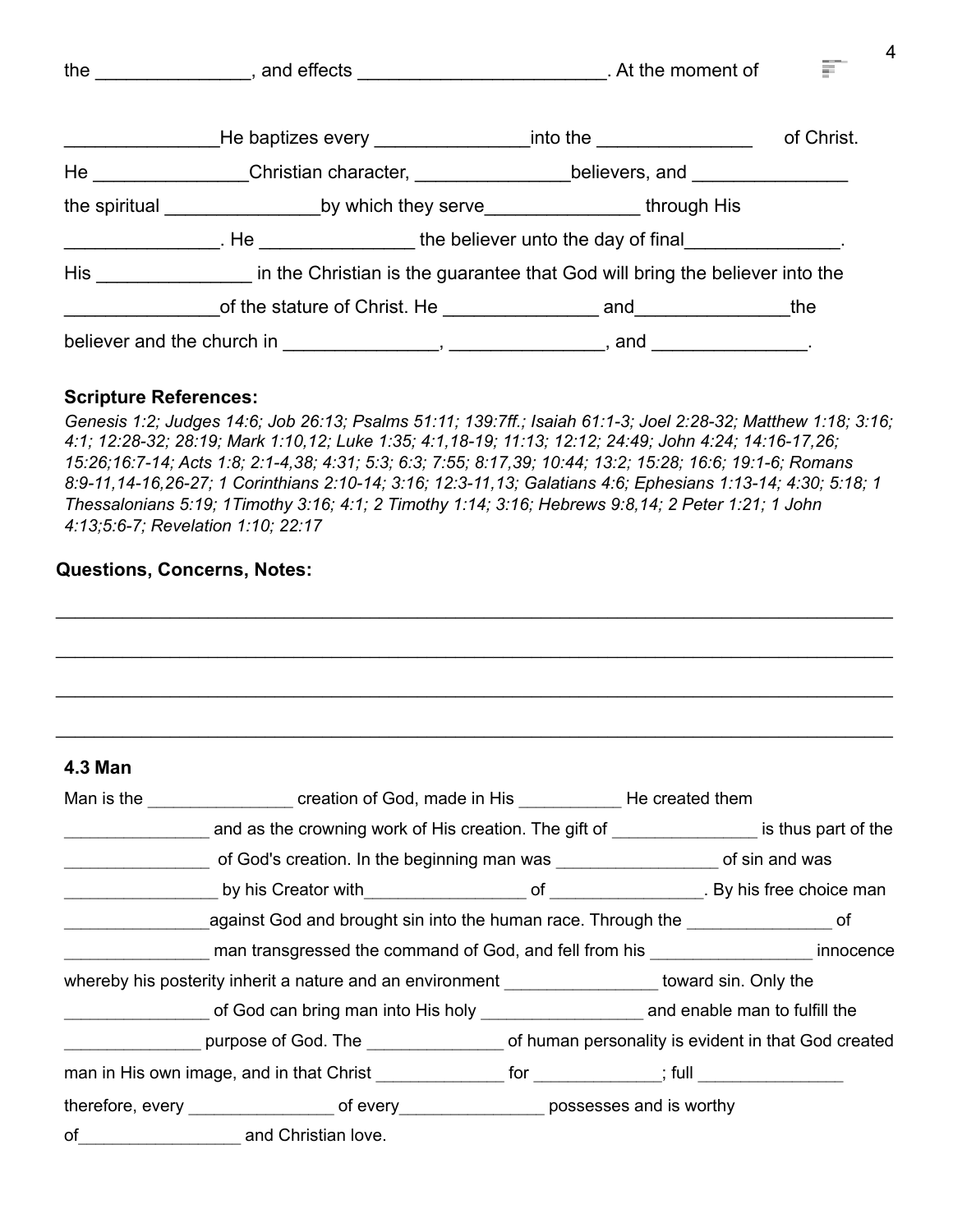#### **Scripture References:**

*Genesis 1:26-30; 2:5,7,18-22; 3; 9:6; Psalms 1; 8:3-6; 32:1-5; 51:5; Isaiah 6:5; Jeremiah 17:5; Matthew 16:26; Acts 17:26-31; Romans 1:19-32; 3:10-18,23; 5:6,12,19; 6:6; 7:14-25; 8:14-18,29; 1 Corinthians 1:21-31; 15:19,21-22; Ephesians 2:1-22; Colossians 1:21-22; 3:9-11.*

\_\_\_\_\_\_\_\_\_\_\_\_\_\_\_\_\_\_\_\_\_\_\_\_\_\_\_\_\_\_\_\_\_\_\_\_\_\_\_\_\_\_\_\_\_\_\_\_\_\_\_\_\_\_\_\_\_\_\_\_\_\_\_\_\_\_\_\_\_\_\_\_\_\_\_\_\_\_\_\_\_\_\_\_\_\_\_\_

#### **Questions, Concerns, Notes:**

# \_\_\_\_\_\_\_\_\_\_\_\_\_\_\_\_\_\_\_\_\_\_\_\_\_\_\_\_\_\_\_\_\_\_\_\_\_\_\_\_\_\_\_\_\_\_\_\_\_\_\_\_\_\_\_\_\_\_\_\_\_\_\_\_\_\_\_\_\_\_\_\_\_\_\_\_\_\_\_\_\_\_\_\_\_\_\_\_ \_\_\_\_\_\_\_\_\_\_\_\_\_\_\_\_\_\_\_\_\_\_\_\_\_\_\_\_\_\_\_\_\_\_\_\_\_\_\_\_\_\_\_\_\_\_\_\_\_\_\_\_\_\_\_\_\_\_\_\_\_\_\_\_\_\_\_\_\_\_\_\_\_\_\_\_\_\_\_\_\_\_\_\_\_\_\_\_ \_\_\_\_\_\_\_\_\_\_\_\_\_\_\_\_\_\_\_\_\_\_\_\_\_\_\_\_\_\_\_\_\_\_\_\_\_\_\_\_\_\_\_\_\_\_\_\_\_\_\_\_\_\_\_\_\_\_\_\_\_\_\_\_\_\_\_\_\_\_\_\_\_\_\_\_\_\_\_\_\_\_\_\_\_\_\_\_ **4.4 Salvation** involves the the state of the whole man, and is offered freely to all who accept Jesus Christ as and \_\_\_\_\_\_\_\_\_\_\_\_\_\_\_\_\_\_, who by His own \_\_\_\_\_\_\_\_\_\_\_\_\_\_\_\_\_\_obtained for the believer. In its broadest sense salvation includes \_\_\_\_\_\_\_\_\_\_\_\_\_\_\_\_\_\_\_, \_\_\_\_\_\_\_\_\_\_\_\_\_\_\_\_\_\_\_ , and\_\_\_\_\_\_\_\_\_\_\_\_\_\_\_\_\_\_\_. There is no salvation apart from example and the faith in Jesus Christ as  $\blacksquare$ **Questions, Concerns, Notes:** \_\_\_\_\_\_\_\_\_\_\_\_\_\_\_\_\_\_\_\_\_\_\_\_\_\_\_\_\_\_\_\_\_\_\_\_\_\_\_\_\_\_\_\_\_\_\_\_\_\_\_\_\_\_\_\_\_\_\_\_\_\_\_\_\_\_\_\_\_\_\_\_\_\_\_\_\_\_\_\_\_\_\_\_\_\_\_\_ \_\_\_\_\_\_\_\_\_\_\_\_\_\_\_\_\_\_\_\_\_\_\_\_\_\_\_\_\_\_\_\_\_\_\_\_\_\_\_\_\_\_\_\_\_\_\_\_\_\_\_\_\_\_\_\_\_\_\_\_\_\_\_\_\_\_\_\_\_\_\_\_\_\_\_\_\_\_\_\_\_\_\_\_\_\_\_\_ \_\_\_\_\_\_\_\_\_\_\_\_\_\_\_\_\_\_\_\_\_\_\_\_\_\_\_\_\_\_\_\_\_\_\_\_\_\_\_\_\_\_\_\_\_\_\_\_\_\_\_\_\_\_\_\_\_\_\_\_\_\_\_\_\_\_\_\_\_\_\_\_\_\_\_\_\_\_\_\_\_\_\_\_\_\_\_\_ \_\_\_\_\_\_\_\_\_\_\_\_\_\_\_\_\_\_\_\_\_\_\_\_\_\_\_\_\_\_\_\_\_\_\_\_\_\_\_\_\_\_\_\_\_\_\_\_\_\_\_\_\_\_\_\_\_\_\_\_\_\_\_\_\_\_\_\_\_\_\_\_\_\_\_\_\_\_\_\_\_\_\_\_\_\_\_\_ **4.4.1 Regeneration** \_\_\_\_\_\_\_\_\_\_\_\_\_\_\_\_\_\_\_, or the new birth, is a work of God's \_\_\_\_\_\_\_\_\_\_\_\_\_\_\_\_\_\_\_whereby believers become new The Christ Jesus. It is a change of The Christ Versus and Muslim Christ Jesus. It is a change of The Muslim Wrought by the Holy Spirit through \_\_\_\_\_\_\_\_\_\_\_\_\_\_\_\_\_\_\_\_\_\_\_\_of sin, to which the sinner responds in doward God and \_\_\_\_\_\_\_\_\_\_\_\_\_\_\_\_\_\_\_ in the Lord Jesus Christ. Repentance and faith are \_\_\_\_\_\_\_\_\_\_\_\_\_\_\_\_\_\_\_\_\_\_\_\_experiences of grace. Repentance is a \_\_\_\_\_\_\_\_\_\_\_\_\_\_\_\_\_\_\_\_\_\_\_\_turning from sin toward God. <br> **Example 3** is the acceptance of Jesus Christ and **Example 2** of the entire personality to Him as Lord and Savior.

F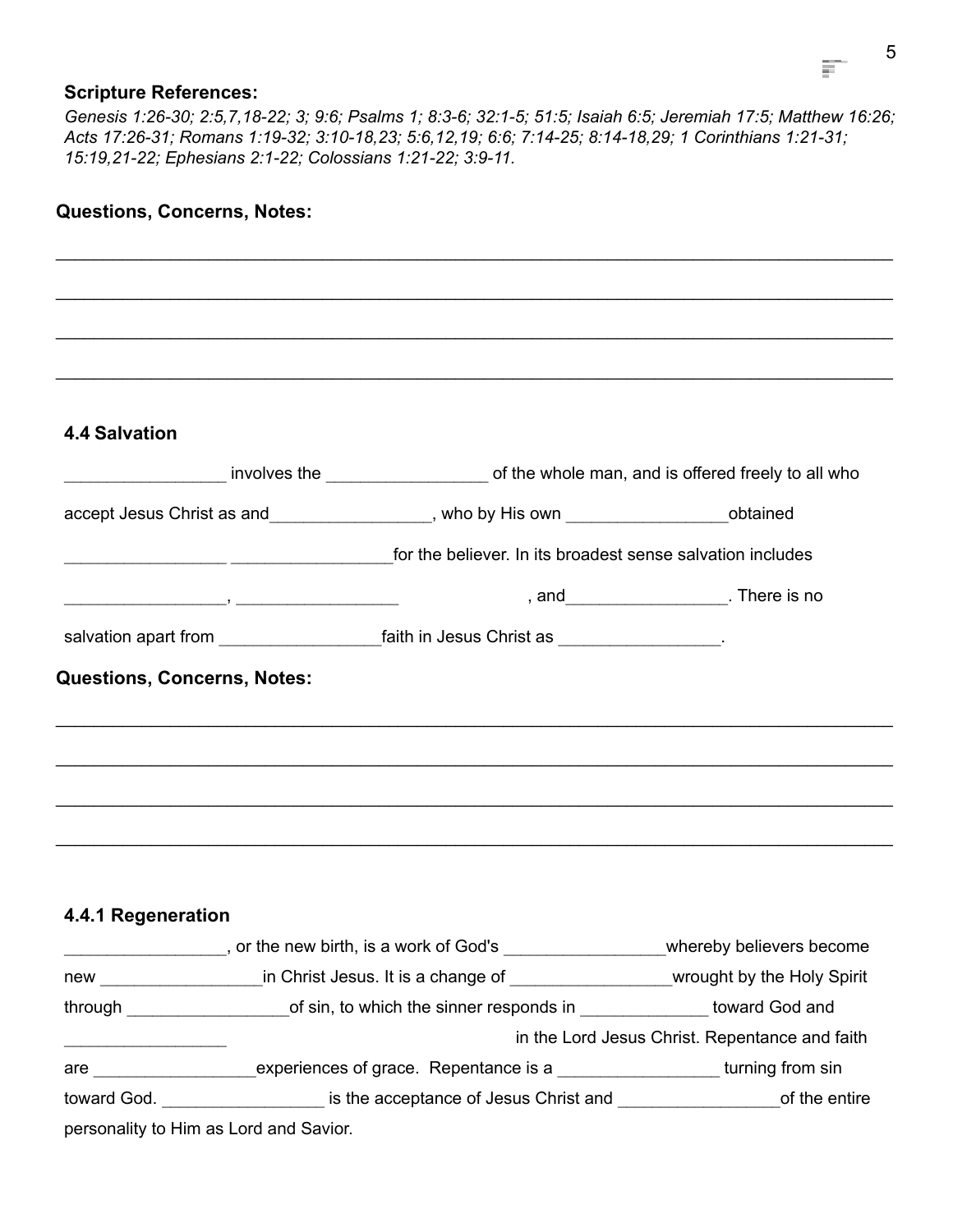|  | <b>Questions, Concerns, Notes:</b> |  |
|--|------------------------------------|--|
|--|------------------------------------|--|

| 4.4.2 Justification                |                                                                                                  |                                                                                          |
|------------------------------------|--------------------------------------------------------------------------------------------------|------------------------------------------------------------------------------------------|
|                                    |                                                                                                  | is God's gracious and full upon principles of His _______________________________ of all |
|                                    |                                                                                                  |                                                                                          |
|                                    |                                                                                                  |                                                                                          |
| <b>Questions, Concerns, Notes:</b> |                                                                                                  |                                                                                          |
|                                    |                                                                                                  |                                                                                          |
|                                    |                                                                                                  |                                                                                          |
|                                    |                                                                                                  |                                                                                          |
|                                    |                                                                                                  |                                                                                          |
|                                    |                                                                                                  |                                                                                          |
|                                    |                                                                                                  |                                                                                          |
|                                    |                                                                                                  |                                                                                          |
|                                    |                                                                                                  |                                                                                          |
|                                    | Sanctification is the experience, beginning in regeneration, by which the believer is            |                                                                                          |
|                                    | __________________________________to God's _______________________, and is enabled to            |                                                                                          |
|                                    |                                                                                                  |                                                                                          |
|                                    |                                                                                                  |                                                                                          |
|                                    | him. Growth in _____________should continue throughout the ______________________ person's life. |                                                                                          |
| 4.4.3. Sanctification              |                                                                                                  |                                                                                          |
|                                    |                                                                                                  |                                                                                          |
| <b>Questions, Concerns, Notes:</b> |                                                                                                  |                                                                                          |
|                                    |                                                                                                  |                                                                                          |
|                                    |                                                                                                  |                                                                                          |

 $\frac{1}{2}$  6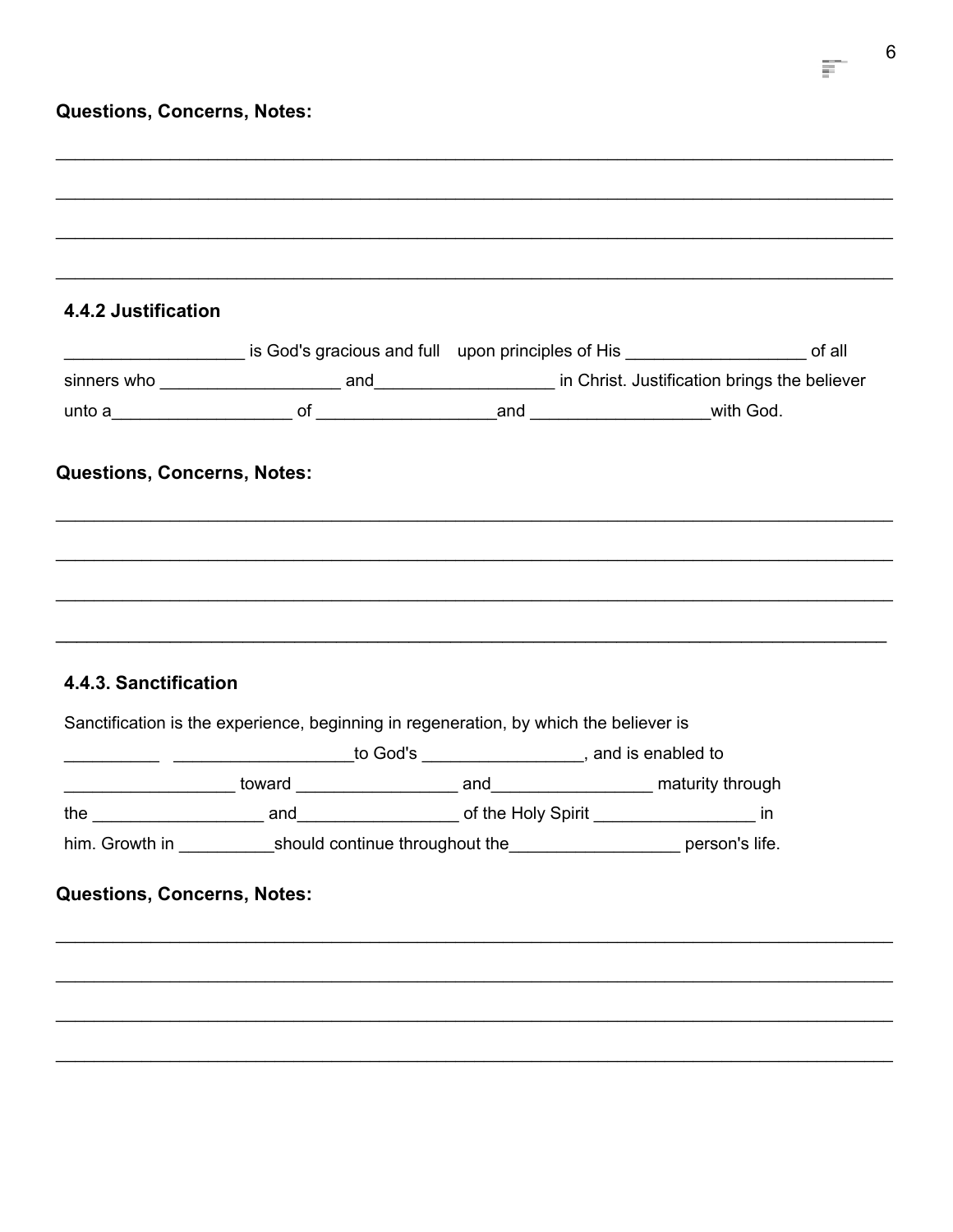## **4.4.4. Glorification**

| Glorification is the | Οt           | and is the final |
|----------------------|--------------|------------------|
| and                  | state of the |                  |

\_\_\_\_\_\_\_\_\_\_\_\_\_\_\_\_\_\_\_\_\_\_\_\_\_\_\_\_\_\_\_\_\_\_\_\_\_\_\_\_\_\_\_\_\_\_\_\_\_\_\_\_\_\_\_\_\_\_\_\_\_\_\_\_\_\_\_\_\_\_\_\_\_\_\_\_\_\_\_\_\_\_\_\_\_\_\_\_

\_\_\_\_\_\_\_\_\_\_\_\_\_\_\_\_\_\_\_\_\_\_\_\_\_\_\_\_\_\_\_\_\_\_\_\_\_\_\_\_\_\_\_\_\_\_\_\_\_\_\_\_\_\_\_\_\_\_\_\_\_\_\_\_\_\_\_\_\_\_\_\_\_\_\_\_\_\_\_\_\_\_\_\_\_\_\_\_

\_\_\_\_\_\_\_\_\_\_\_\_\_\_\_\_\_\_\_\_\_\_\_\_\_\_\_\_\_\_\_\_\_\_\_\_\_\_\_\_\_\_\_\_\_\_\_\_\_\_\_\_\_\_\_\_\_\_\_\_\_\_\_\_\_\_\_\_\_\_\_\_\_\_\_\_\_\_\_\_\_\_\_\_\_\_\_\_

\_\_\_\_\_\_\_\_\_\_\_\_\_\_\_\_\_\_\_\_\_\_\_\_\_\_\_\_\_\_\_\_\_\_\_\_\_\_\_\_\_\_\_\_\_\_\_\_\_\_\_\_\_\_\_\_\_\_\_\_\_\_\_\_\_\_\_\_\_\_\_\_\_\_\_\_\_\_\_\_\_\_\_\_\_\_\_\_

# **Questions, Concerns, Notes:**

#### **4.4.5. Eternal Security**

|       | All <b>All Example 2018 CONVERTIGATE:</b> true believers <b>CONVERTIGATE:</b> $\frac{1}{2}$                                                                                                                                    |  | to the to the set of the set of the set of the set of the set of the set of the set of the set of the set of the set of the set of the set of the set of the set of the set of the set of the set of the set of the set of the |
|-------|--------------------------------------------------------------------------------------------------------------------------------------------------------------------------------------------------------------------------------|--|--------------------------------------------------------------------------------------------------------------------------------------------------------------------------------------------------------------------------------|
|       | Security is those whom God has in the same position of the security is those whom God has seen in the security is those whom God has seen in the security is the security of the security of the security of the security of t |  |                                                                                                                                                                                                                                |
|       | Spirit, will ________________fall away from the _________________________________ of                                                                                                                                           |  | , but                                                                                                                                                                                                                          |
| shall | to the to the the selection of Believers may fall into sin through the selection of the selection of the selection of the selection of the selection of the selection of the selection of the selection of the selection of th |  |                                                                                                                                                                                                                                |
| and   | , whereby they $\begin{array}{ccc} \text{} & \text{} & \text{} \end{array}$                                                                                                                                                    |  | , impair their                                                                                                                                                                                                                 |
|       | and and and sense and bring and bring and bring and bring and bring and bring and the sense on the sense on the                                                                                                                |  |                                                                                                                                                                                                                                |
| of    |                                                                                                                                                                                                                                |  | and <b>interest and</b> judgments on themselves; yet they shall be kept by                                                                                                                                                     |
| the   | of God through ______________ unto salvation__________________.                                                                                                                                                                |  |                                                                                                                                                                                                                                |

#### **Scripture References:**

*Genesis 3:15; Exodus 3:14-17; 6:2-8; Matthew 1:21; 4:17; 16:21-26; 27:22-28:6; Luke 1:68-69; 2:28-32; John 1:11-14,29; 3:3-21,36; 5:24;10:9,28-29; 15:1-16; 17:17; Acts 2:21; 4:12; 15:11; 16:30-31; 17:30-31; 20:32;Romans 1:16-18; 2:4; 3:23-25; 4:3ff.; 5:8-10; 6:1-23; 8:1-18,29-39;10:9-10,13; 13:11-14; 1 Corinthians 1:18,30; 6:19-20; 15:10; 2 Corinthians 5:17-20; Galatians 2:20; 3:13; 5:22-25; 6:15; Ephesians 1:7; 2:8-22; 4:11-16; Philippians 2:12-13; Colossians 1:9-22; 3:1ff.; 1 Thessalonians 5:23-24; 2 Timothy 1:12; Titus 2:11-14; Hebrews 2:1-3; 5:8-9; 9:24-28; 11:1-12:8,14; James 2:14-26; 1 Peter 1:2-23; 1 John 1:6-2:11; Revelation 3:20; 21:1-22:5.*

\_\_\_\_\_\_\_\_\_\_\_\_\_\_\_\_\_\_\_\_\_\_\_\_\_\_\_\_\_\_\_\_\_\_\_\_\_\_\_\_\_\_\_\_\_\_\_\_\_\_\_\_\_\_\_\_\_\_\_\_\_\_\_\_\_\_\_\_\_\_\_\_\_\_\_\_\_\_\_\_\_\_\_\_\_\_\_\_

\_\_\_\_\_\_\_\_\_\_\_\_\_\_\_\_\_\_\_\_\_\_\_\_\_\_\_\_\_\_\_\_\_\_\_\_\_\_\_\_\_\_\_\_\_\_\_\_\_\_\_\_\_\_\_\_\_\_\_\_\_\_\_\_\_\_\_\_\_\_\_\_\_\_\_\_\_\_\_\_\_\_\_\_\_\_\_\_

\_\_\_\_\_\_\_\_\_\_\_\_\_\_\_\_\_\_\_\_\_\_\_\_\_\_\_\_\_\_\_\_\_\_\_\_\_\_\_\_\_\_\_\_\_\_\_\_\_\_\_\_\_\_\_\_\_\_\_\_\_\_\_\_\_\_\_\_\_\_\_\_\_\_\_\_\_\_\_\_\_\_\_\_\_\_\_\_

\_\_\_\_\_\_\_\_\_\_\_\_\_\_\_\_\_\_\_\_\_\_\_\_\_\_\_\_\_\_\_\_\_\_\_\_\_\_\_\_\_\_\_\_\_\_\_\_\_\_\_\_\_\_\_\_\_\_\_\_\_\_\_\_\_\_\_\_\_\_\_\_\_\_\_\_\_\_\_\_\_\_\_\_\_\_\_\_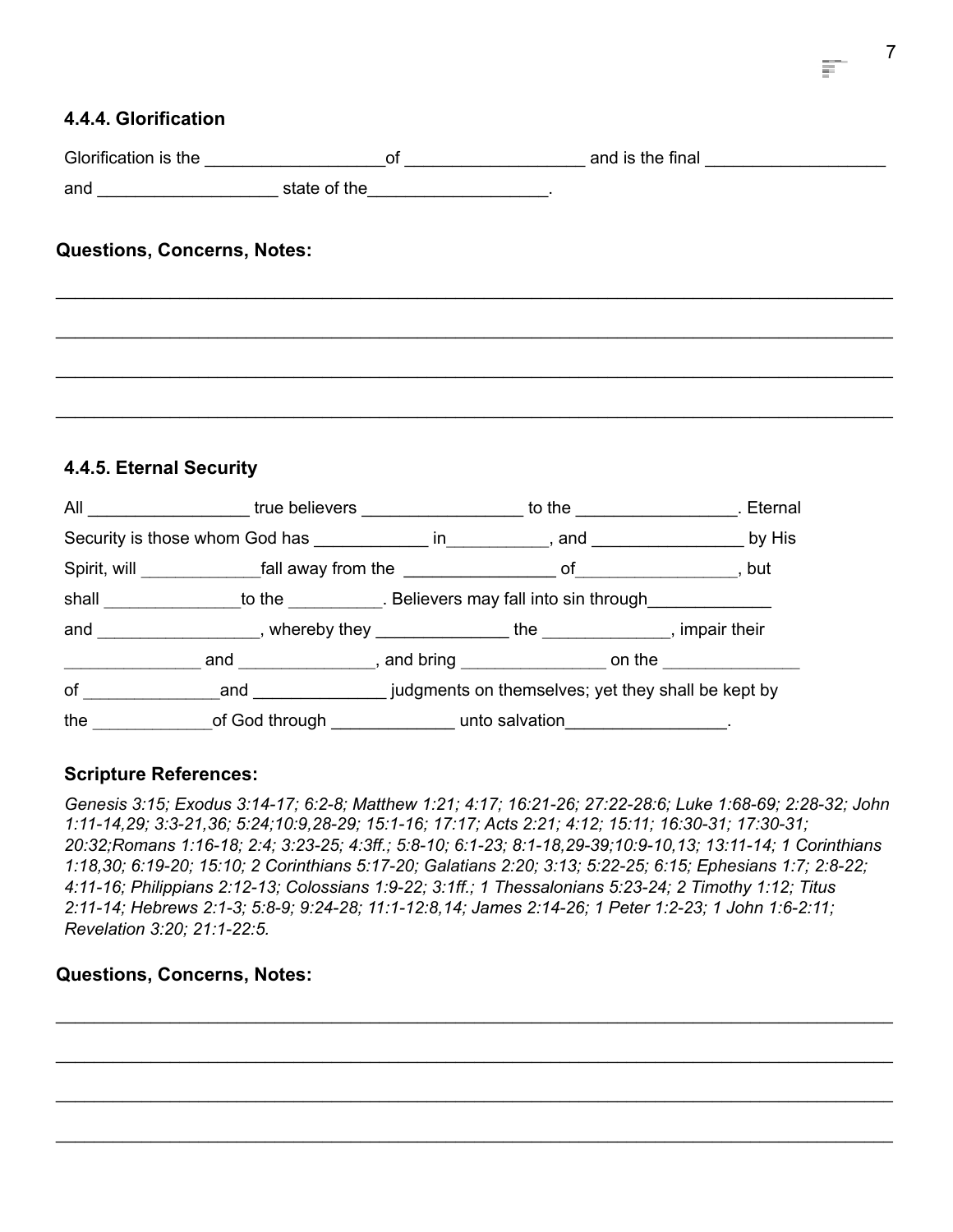## **4.5. God's Purpose of Grace**

| Election is the |    | purpose of       |     |               | , according to which He                                         |     |
|-----------------|----|------------------|-----|---------------|-----------------------------------------------------------------|-----|
|                 |    |                  | and |               | sinners. It is consistent with the free                         |     |
|                 | οt |                  |     |               | and comprehends all the means in connection with the end. It is |     |
| the             |    | display of God's |     |               | and is infinitely                                               |     |
|                 |    |                  | and | . It excludes |                                                                 | and |
| promotes        |    |                  |     |               |                                                                 |     |

#### **Scripture References:**

*Genesis 12:1-3; Exodus 19:5-8; 1 Samuel 8:4-7,19-22; Isaiah 5:1-7; Jeremiah 31:31ff.; Matthew 16:18-19; 21:28-45; 24:22,31; 25:34; Luke 1:68-79; 2:29-32; 19:41-44; 24:44-48; John 1:12-14; 3:16; 5:24; 6:44-45,65; 10:27-29;15:16; 17:6,12,17-18; Acts 20:32; Romans 5:9-10;8:28-39; 10:12-15;11:5-7,26-36; 1 Corinthians 1:1-2; 15:24-28; Ephesians 1:4-23; 2:1-10; 3:1-11;Colossians 1:12-14; 2 Thessalonians 2:13-14; 2 Timothy 1:12; 2:10,19;Hebrews 11:39–12:2; James 1:12; 1 Peter 1:2-5,13; 2:4-10; 1 John 1:7-9;2:19; 3:2.*

#### **Questions, Concerns, Notes:**

## **4.6 The Church**

| A New Testament church of the Lord Jesus Christ is an ___________________local ________________________ of          |                                                                                                                        |                                                                                    |  |
|---------------------------------------------------------------------------------------------------------------------|------------------------------------------------------------------------------------------------------------------------|------------------------------------------------------------------------------------|--|
| ______________________believers. Associated by ___________________in the faith and _______________________of        |                                                                                                                        |                                                                                    |  |
|                                                                                                                     | the _____________________, the church observes two ______________________________ of Christ (see 4.7), governed by His |                                                                                    |  |
| laws; exercising the gifts, rights, and privileges invested in them by His Word; and seeks to                       |                                                                                                                        |                                                                                    |  |
|                                                                                                                     |                                                                                                                        | the gospel to the ends of the earth. Its scriptural officers are ________________, |  |
|                                                                                                                     |                                                                                                                        |                                                                                    |  |
| _______________________ in the _______________________, the office of ________________________ is limited to men as |                                                                                                                        |                                                                                    |  |
|                                                                                                                     |                                                                                                                        |                                                                                    |  |
| The New Testament speaks also of the church as the __________________ of Christ which includes                      |                                                                                                                        |                                                                                    |  |
| all of the __________________________of all the ages, believers from every tribe, and ______________                |                                                                                                                        |                                                                                    |  |
| and people, and nation.                                                                                             |                                                                                                                        |                                                                                    |  |

F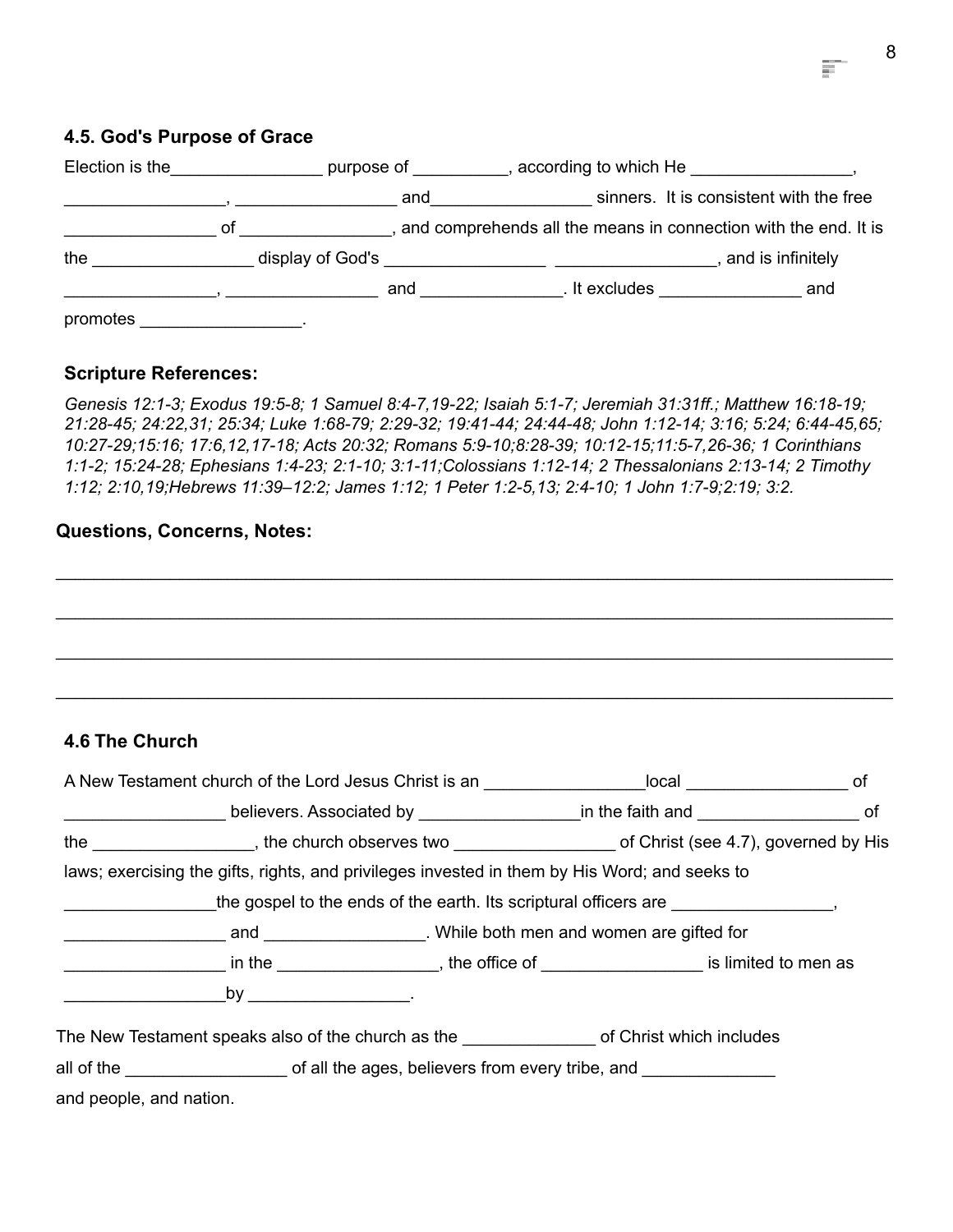#### **Scripture References:**

*Matthew 16:15-19; 18:15-20; Acts 2:41-42,47; 5:11-14; 6:3-6; 13:1-3;14:23,27; 15:1-30; 16:5; 20:28; Romans 1:7; 1 Corinthians 1:2; 3:16; 5:4-5; 7:17; 9:13-14; 12; Ephesians 1:22-23; 2:19-22; 3:8-11,21; 5:22-32; Philippians 1:1; Colossians 1:18; 1 Timothy 2:9-14; 3:1-15; 4:14; Hebrews 11:39-40; 1 Peter 5:1-4; Revelation 2-3; 21:2-3.*

\_\_\_\_\_\_\_\_\_\_\_\_\_\_\_\_\_\_\_\_\_\_\_\_\_\_\_\_\_\_\_\_\_\_\_\_\_\_\_\_\_\_\_\_\_\_\_\_\_\_\_\_\_\_\_\_\_\_\_\_\_\_\_\_\_\_\_\_\_\_\_\_\_\_\_\_\_\_\_\_\_\_\_\_\_\_

\_\_\_\_\_\_\_\_\_\_\_\_\_\_\_\_\_\_\_\_\_\_\_\_\_\_\_\_\_\_\_\_\_\_\_\_\_\_\_\_\_\_\_\_\_\_\_\_\_\_\_\_\_\_\_\_\_\_\_\_\_\_\_\_\_\_\_\_\_\_\_\_\_\_\_\_\_\_\_\_\_\_\_\_\_\_

\_\_\_\_\_\_\_\_\_\_\_\_\_\_\_\_\_\_\_\_\_\_\_\_\_\_\_\_\_\_\_\_\_\_\_\_\_\_\_\_\_\_\_\_\_\_\_\_\_\_\_\_\_\_\_\_\_\_\_\_\_\_\_\_\_\_\_\_\_\_\_\_\_\_\_\_\_\_\_\_\_\_\_\_\_\_

\_\_\_\_\_\_\_\_\_\_\_\_\_\_\_\_\_\_\_\_\_\_\_\_\_\_\_\_\_\_\_\_\_\_\_\_\_\_\_\_\_\_\_\_\_\_\_\_\_\_\_\_\_\_\_\_\_\_\_\_\_\_\_\_\_\_\_\_\_\_\_\_\_\_\_\_\_\_\_\_\_\_\_\_\_\_

# **Questions, Concerns, Notes:**

# **4.7 Baptism and the Lord's Supper**

|                                                                                                        | in the name of the Father, the Son, and the Holy Spirit. It is an act of |  |  |  |  |
|--------------------------------------------------------------------------------------------------------|--------------------------------------------------------------------------|--|--|--|--|
|                                                                                                        |                                                                          |  |  |  |  |
| _______________________Savior, the believer's ______________________ to sin, the ___________________   |                                                                          |  |  |  |  |
| of the old life, and the _____________________ to walk in _________________________of life in Christ   |                                                                          |  |  |  |  |
| Jesus. It is a testimony to his faith in the final resurrection of the dead. Being a church ordinance, |                                                                          |  |  |  |  |
| it is prerequisite to the privileges of church membership and to the Lord's Supper. The Lord's         |                                                                          |  |  |  |  |
| Supper is a symbolic act of obedience whereby members of the church, through partaking of the          |                                                                          |  |  |  |  |
|                                                                                                        |                                                                          |  |  |  |  |
| His second coming.                                                                                     |                                                                          |  |  |  |  |

## **Scripture References:**

*Matthew 3:13-17; 26:26-30; 28:19-20; Mark 1:9-11; 14:22-26; Luke 3:21-22; 22:19-20; John 3:23; Acts 2:41-42; 8:35-39; 16:30-33; 20:7;Romans 6:3-5; 1 Corinthians 10:16,21; 11:23-29; Colossians 2:12*

\_\_\_\_\_\_\_\_\_\_\_\_\_\_\_\_\_\_\_\_\_\_\_\_\_\_\_\_\_\_\_\_\_\_\_\_\_\_\_\_\_\_\_\_\_\_\_\_\_\_\_\_\_\_\_\_\_\_\_\_\_\_\_\_\_\_\_\_\_\_\_\_\_\_\_\_\_\_\_\_\_\_\_\_\_\_ \_\_\_\_\_\_\_\_\_\_\_\_\_\_\_\_\_\_\_\_\_\_\_\_\_\_\_\_\_\_\_\_\_\_\_\_\_\_\_\_\_\_\_\_\_\_\_\_\_\_\_\_\_\_\_\_\_\_\_\_\_\_\_\_\_\_\_\_\_\_\_\_\_\_\_\_\_\_\_\_\_\_\_\_\_\_ \_\_\_\_\_\_\_\_\_\_\_\_\_\_\_\_\_\_\_\_\_\_\_\_\_\_\_\_\_\_\_\_\_\_\_\_\_\_\_\_\_\_\_\_\_\_\_\_\_\_\_\_\_\_\_\_\_\_\_\_\_\_\_\_\_\_\_\_\_\_\_\_\_\_\_\_\_\_\_\_\_\_\_\_\_\_  $\_$  ,  $\_$  ,  $\_$  ,  $\_$  ,  $\_$  ,  $\_$  ,  $\_$  ,  $\_$  ,  $\_$  ,  $\_$  ,  $\_$  ,  $\_$  ,  $\_$  ,  $\_$  ,  $\_$  ,  $\_$  ,  $\_$  ,  $\_$  ,  $\_$  ,  $\_$  ,  $\_$  ,  $\_$  ,  $\_$  ,  $\_$  ,  $\_$  ,  $\_$  ,  $\_$  ,  $\_$  ,  $\_$  ,  $\_$  ,  $\_$  ,  $\_$  ,  $\_$  ,  $\_$  ,  $\_$  ,  $\_$  ,  $\_$  ,

## **Questions, Concerns, Notes:**

E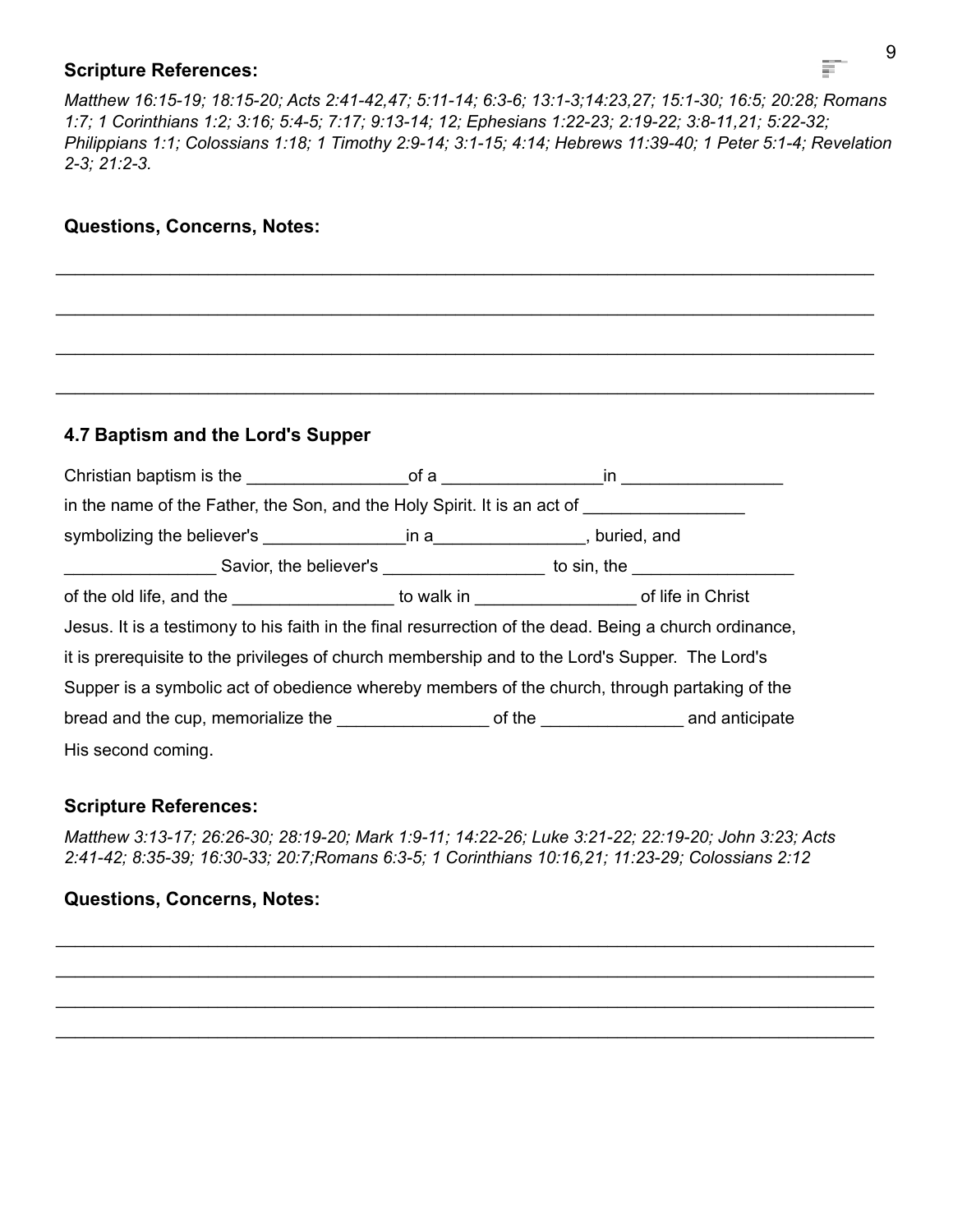# **4.8 The Lord's Day**

| The first day of the week is the Lord's             | . It is a Christian<br>for regular |  |
|-----------------------------------------------------|------------------------------------|--|
| . It commemorates the                               | of Christ from the                 |  |
| and should include exercises of and spiritual       | both public                        |  |
| and private. Activities on the Lord's Day should be | with the Christian's               |  |
| conscience under the                                | of Jesus Christ.                   |  |

# **Scripture References:**

*Exodus 20:8-11; Matthew 12:1-12; 28:1ff.; Mark 2:27-28; 16:1-7; Luke 24:1-3,33-36; John 4:21-24; 20:1,19-28; Acts 20:7; Romans 14:5-10; I Corinthians 16:1-2; Colossians 2:16; 3:16; Revelation 1:10*

\_\_\_\_\_\_\_\_\_\_\_\_\_\_\_\_\_\_\_\_\_\_\_\_\_\_\_\_\_\_\_\_\_\_\_\_\_\_\_\_\_\_\_\_\_\_\_\_\_\_\_\_\_\_\_\_\_\_\_\_\_\_\_\_\_\_\_\_\_\_\_\_\_\_\_\_\_\_\_\_\_\_\_\_\_\_

\_\_\_\_\_\_\_\_\_\_\_\_\_\_\_\_\_\_\_\_\_\_\_\_\_\_\_\_\_\_\_\_\_\_\_\_\_\_\_\_\_\_\_\_\_\_\_\_\_\_\_\_\_\_\_\_\_\_\_\_\_\_\_\_\_\_\_\_\_\_\_\_\_\_\_\_\_\_\_\_\_\_\_\_\_\_

\_\_\_\_\_\_\_\_\_\_\_\_\_\_\_\_\_\_\_\_\_\_\_\_\_\_\_\_\_\_\_\_\_\_\_\_\_\_\_\_\_\_\_\_\_\_\_\_\_\_\_\_\_\_\_\_\_\_\_\_\_\_\_\_\_\_\_\_\_\_\_\_\_\_\_\_\_\_\_\_\_\_\_\_\_\_

\_\_\_\_\_\_\_\_\_\_\_\_\_\_\_\_\_\_\_\_\_\_\_\_\_\_\_\_\_\_\_\_\_\_\_\_\_\_\_\_\_\_\_\_\_\_\_\_\_\_\_\_\_\_\_\_\_\_\_\_\_\_\_\_\_\_\_\_\_\_\_\_\_\_\_\_\_\_\_\_\_\_\_\_\_\_

# **Questions, Concerns, Notes:**

# **4.9 The Kingdom**

|                                        |        | The Kingdom of God includes both His general                                | over the universe and His                   |  |
|----------------------------------------|--------|-----------------------------------------------------------------------------|---------------------------------------------|--|
|                                        |        | particular example the same over men who willfully example the Him as King. |                                             |  |
|                                        |        | Particularly the same is the realm of salvation into which men enter by     |                                             |  |
|                                        |        | <b>childlike</b> and the childlike                                          | to Jesus Christ. Christians ought to        |  |
|                                        | and to |                                                                             | that the Kingdom may come and God's will be |  |
| done on earth. The full done on earth. |        |                                                                             |                                             |  |
| Jesus Christ and the end of this       |        |                                                                             |                                             |  |

# **Scripture References:**

*Genesis 1:1; Isaiah 9:6-7; Jeremiah 23:5-6; Matthew 3:2; 4:8-10,23; 12:25-28; 13:1-52; 25:31-46; 26:29; Mark 1:14-15; 9:1; Luke 4:43; 8:1; 9:2; 12:31-32; 17:20-21; 23:42; John 3:3; 18:36; Acts 1:6-7; 17:22-31; Romans 5:17; 8:19; 1 Corinthians 15:24-28; Colossians 1:13; Hebrews 11:10,16; 12:28; 1 Peter 2:4-10; 4:13; Revelation 1:6,9; 5:10; 11:15; 21-22.*

\_\_\_\_\_\_\_\_\_\_\_\_\_\_\_\_\_\_\_\_\_\_\_\_\_\_\_\_\_\_\_\_\_\_\_\_\_\_\_\_\_\_\_\_\_\_\_\_\_\_\_\_\_\_\_\_\_\_\_\_\_\_\_\_\_\_\_\_\_\_\_\_\_\_\_\_\_\_\_\_\_\_\_\_\_\_

\_\_\_\_\_\_\_\_\_\_\_\_\_\_\_\_\_\_\_\_\_\_\_\_\_\_\_\_\_\_\_\_\_\_\_\_\_\_\_\_\_\_\_\_\_\_\_\_\_\_\_\_\_\_\_\_\_\_\_\_\_\_\_\_\_\_\_\_\_\_\_\_\_\_\_\_\_\_\_\_\_\_\_\_\_\_

 $\_$  ,  $\_$  ,  $\_$  ,  $\_$  ,  $\_$  ,  $\_$  ,  $\_$  ,  $\_$  ,  $\_$  ,  $\_$  ,  $\_$  ,  $\_$  ,  $\_$  ,  $\_$  ,  $\_$  ,  $\_$  ,  $\_$  ,  $\_$  ,  $\_$  ,  $\_$  ,  $\_$  ,  $\_$  ,  $\_$  ,  $\_$  ,  $\_$  ,  $\_$  ,  $\_$  ,  $\_$  ,  $\_$  ,  $\_$  ,  $\_$  ,  $\_$  ,  $\_$  ,  $\_$  ,  $\_$  ,  $\_$  ,  $\_$  ,

# **Questions, Concerns, Notes:**

E.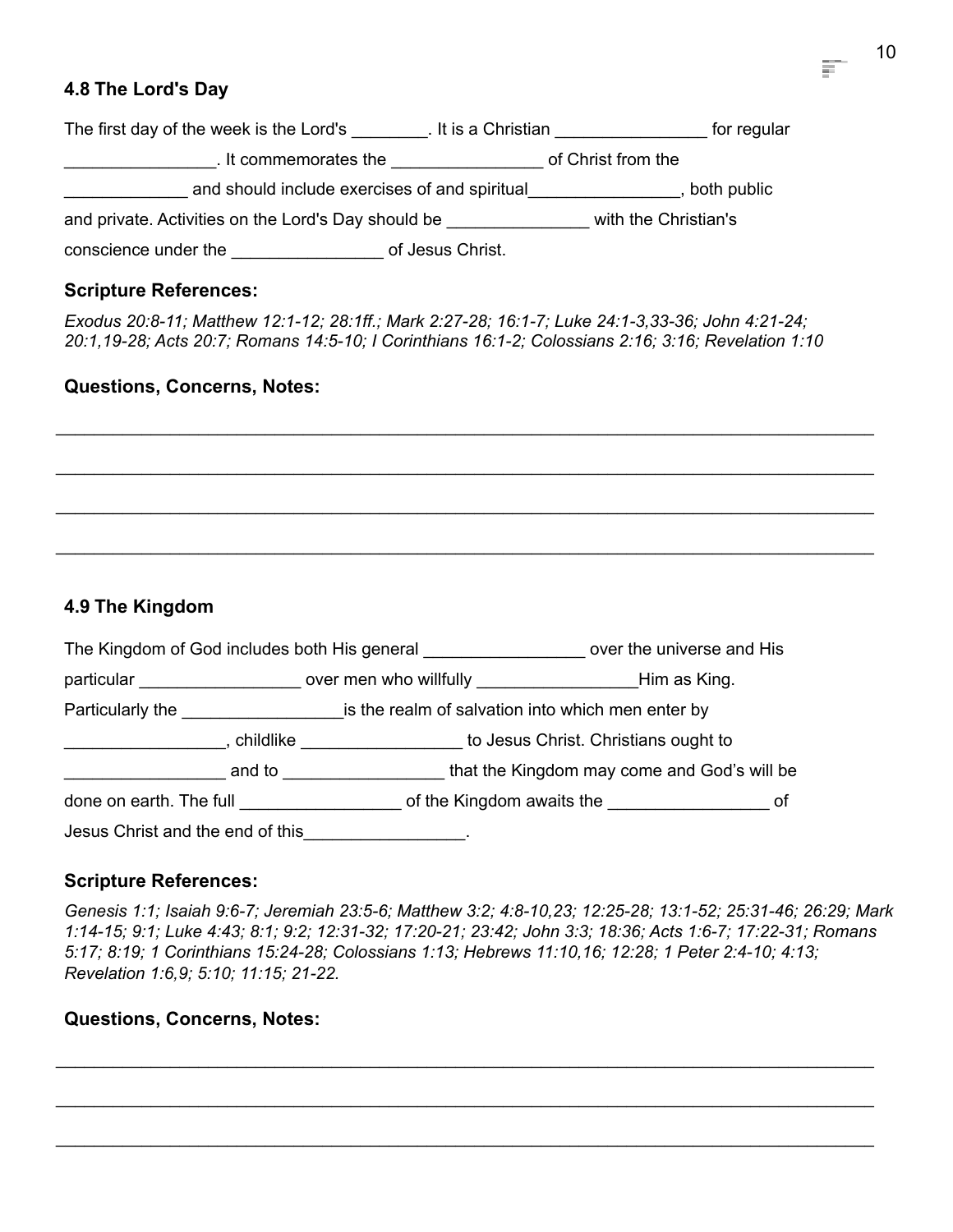## **4.10. Last Things**

|  | The consummation of all things includes the ___________________, physical,                              |
|--|---------------------------------------------------------------------------------------------------------|
|  | ____________________, personal and _______________________ return of Jesus Christ, the                  |
|  | of the dead and the translation of those ________________________ in Christ, the                        |
|  | judgment of the <u>contact and the contract and the must</u> and the fulfillment of Christ's kingdom in |
|  |                                                                                                         |
|  | hosts and all those outside Christ, is finally __________________________________ from the benevolent   |
|  | of God, enduring eternal discovery control of God, enduring eternal                                     |
|  | bodies, will live and reign with Him forever, serving Him and giving Him                                |
|  | unending and glory. Then the eager ________________________of creation will be _____________________    |
|  | and the whole earth shall the glory of God, who makes all things                                        |

\_\_\_\_\_\_\_\_\_\_\_\_\_\_\_\_\_\_\_\_\_\_\_\_\_\_\_\_\_\_\_\_\_\_\_\_\_\_\_\_\_\_\_\_\_\_\_\_\_\_\_\_\_\_\_\_\_\_\_\_\_\_\_\_\_\_\_\_\_\_\_\_\_\_\_\_\_\_\_\_\_\_\_\_\_\_

#### **Scripture References:**

Isaiah 2:4; 11:9; Matthew 16:27; 18:8-9; 19:28; 24:27,30,36,44; 25:31-46; 26:64; Mark 8:38; 9:43-48; Luke 12:40,48; 16:19-26; 17:22-37; 21:27-28; John 14:1-3; Acts 1:11; 17:31; Romans 14:10; 1 Corinthians 4:5; 15:24-28,35-58; 2 Corinthians 5:10; Philippians 3:20-21; Colossians 1:5; 3:4; 1 Thessalonians 4:14-18; 5:1ff.; 2 Thessalonians 1:7ff.; 2; 1 Timothy 6:14; 2 Timothy 4:1,8; Titus 2:13; Hebrews 9:27-28; James 5:8; 2 Peter 3:7ff.; 1 John 2:28; 3:2; Jude 14; Revelation 1:18; 3:11; 20:1-22:13.

\_\_\_\_\_\_\_\_\_\_\_\_\_\_\_\_\_\_\_\_\_\_\_\_\_\_\_\_\_\_\_\_\_\_\_\_\_\_\_\_\_\_\_\_\_\_\_\_\_\_\_\_\_\_\_\_\_\_\_\_\_\_\_\_\_\_\_\_\_\_\_\_\_\_\_\_\_\_\_\_\_\_\_\_\_\_

\_\_\_\_\_\_\_\_\_\_\_\_\_\_\_\_\_\_\_\_\_\_\_\_\_\_\_\_\_\_\_\_\_\_\_\_\_\_\_\_\_\_\_\_\_\_\_\_\_\_\_\_\_\_\_\_\_\_\_\_\_\_\_\_\_\_\_\_\_\_\_\_\_\_\_\_\_\_\_\_\_\_\_\_\_\_

\_\_\_\_\_\_\_\_\_\_\_\_\_\_\_\_\_\_\_\_\_\_\_\_\_\_\_\_\_\_\_\_\_\_\_\_\_\_\_\_\_\_\_\_\_\_\_\_\_\_\_\_\_\_\_\_\_\_\_\_\_\_\_\_\_\_\_\_\_\_\_\_\_\_\_\_\_\_\_\_\_\_\_\_\_\_

\_\_\_\_\_\_\_\_\_\_\_\_\_\_\_\_\_\_\_\_\_\_\_\_\_\_\_\_\_\_\_\_\_\_\_\_\_\_\_\_\_\_\_\_\_\_\_\_\_\_\_\_\_\_\_\_\_\_\_\_\_\_\_\_\_\_\_\_\_\_\_\_\_\_\_\_\_\_\_\_\_\_\_\_\_\_

#### **Questions, Concerns, Notes:**

## **4.11.Evangelism and Missions**

| It is the duty and privilege of every |                                      | of Christ and of every                             | of the                                                             |
|---------------------------------------|--------------------------------------|----------------------------------------------------|--------------------------------------------------------------------|
| Lord Jesus Christ to endeavor to make |                                      | of all $\qquad \qquad \qquad$                      | . The new birth of                                                 |
|                                       |                                      | by God's Holy Spirit means the                     |                                                                    |
| 0t                                    |                                      |                                                    | for others. Missionary effort on the part of all rests thus upon a |
| spiritual necessity of the            |                                      | life, and is expressly and repeatedly commanded in |                                                                    |
| the                                   | of Christ. The Lord Jesus Christ has |                                                    | the preaching of the                                               |

Ħ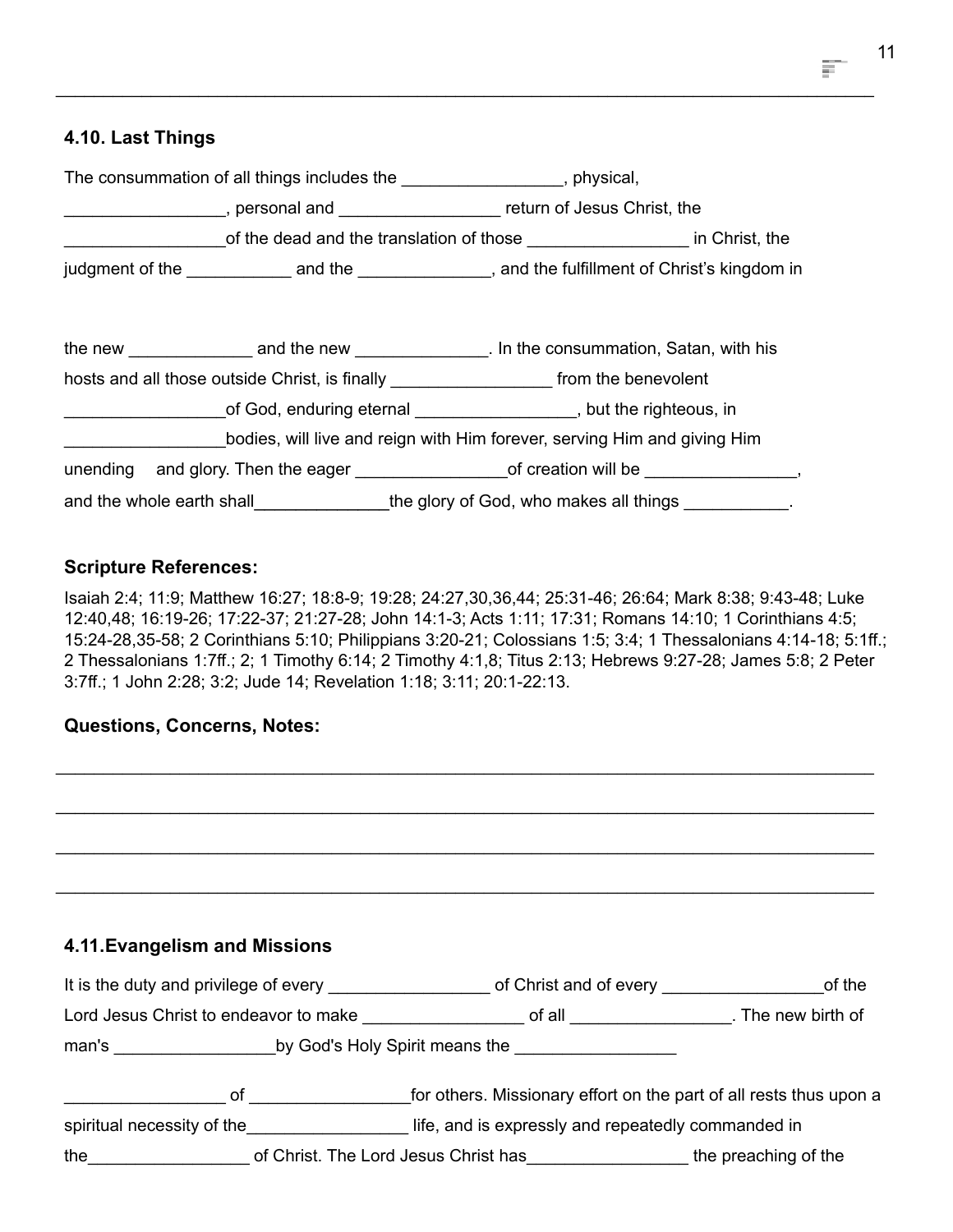to all nations. It is the duty of every child of God to seek constantly to win the lost to Christ by verbal witness undergirded by a Christian \_\_\_\_\_\_\_\_\_\_\_\_\_\_\_\_\_, and by other methods in with the gospel of Christ.

#### **Scripture References:**

*Genesis 12:1-3; Exodus 19:5-6; Isaiah 6:1-8; Matthew 9:37-38; 10:5-15; 13:18-30, 37-43; 16:19; 22:9-10; 24:14; 28:18-20; Luke 10:1-18; 24:46-53; John 14:11-12; 15:7-8,16; 17:15; 20:21; Acts 1:8; 2; 8:26-40; 10:42-48; 13:2-3; Romans 10:13-15; Ephesians 3:1-11; 1 Thessalonians 1:8; 2 Timothy 4:5; Hebrews 2:1-3; 11:39-12:2; 1 Peter 2:4-10; Revelation 22:17*.

\_\_\_\_\_\_\_\_\_\_\_\_\_\_\_\_\_\_\_\_\_\_\_\_\_\_\_\_\_\_\_\_\_\_\_\_\_\_\_\_\_\_\_\_\_\_\_\_\_\_\_\_\_\_\_\_\_\_\_\_\_\_\_\_\_\_\_\_\_\_\_\_\_\_\_\_\_\_\_\_\_\_\_\_\_\_

\_\_\_\_\_\_\_\_\_\_\_\_\_\_\_\_\_\_\_\_\_\_\_\_\_\_\_\_\_\_\_\_\_\_\_\_\_\_\_\_\_\_\_\_\_\_\_\_\_\_\_\_\_\_\_\_\_\_\_\_\_\_\_\_\_\_\_\_\_\_\_\_\_\_\_\_\_\_\_\_\_\_\_\_\_\_

\_\_\_\_\_\_\_\_\_\_\_\_\_\_\_\_\_\_\_\_\_\_\_\_\_\_\_\_\_\_\_\_\_\_\_\_\_\_\_\_\_\_\_\_\_\_\_\_\_\_\_\_\_\_\_\_\_\_\_\_\_\_\_\_\_\_\_\_\_\_\_\_\_\_\_\_\_\_\_\_\_\_\_\_\_\_

\_\_\_\_\_\_\_\_\_\_\_\_\_\_\_\_\_\_\_\_\_\_\_\_\_\_\_\_\_\_\_\_\_\_\_\_\_\_\_\_\_\_\_\_\_\_\_\_\_\_\_\_\_\_\_\_\_\_\_\_\_\_\_\_\_\_\_\_\_\_\_\_\_\_\_\_\_\_\_\_\_\_\_\_\_\_

## **Questions, Concerns, Notes:**

#### **4.12 Stewardship**

| God is the source of all______________________, temporal and__________________; all that we     |                                                                                                                                                                                                                                |  |  |
|-------------------------------------------------------------------------------------------------|--------------------------------------------------------------------------------------------------------------------------------------------------------------------------------------------------------------------------------|--|--|
| have and are we owe to Him. Christians have a spiritual _____________________ to the whole      |                                                                                                                                                                                                                                |  |  |
|                                                                                                 |                                                                                                                                                                                                                                |  |  |
|                                                                                                 | . They are therefore under obligation to serve Him with their time, talents,                                                                                                                                                   |  |  |
| and material possessions; and should recognize all these as ____________________to them to      |                                                                                                                                                                                                                                |  |  |
| use for the glory of God and for helping others. According to the Scriptures, Christians should |                                                                                                                                                                                                                                |  |  |
|                                                                                                 | discriming their means the contract of their means the contract of their means the contract of the contract of the contract of the contract of the contract of the contract of the contract of the contract of the contract of |  |  |
|                                                                                                 | proportionately, and _________________________ for the advancement of the Redeemer's                                                                                                                                           |  |  |
| on earth.                                                                                       |                                                                                                                                                                                                                                |  |  |

#### **Scripture References:**

*Genesis 14:20; Leviticus 27:30-32; Deuteronomy 8:18; Malachi 3:8-12; Matthew 6:1-4,19-21; 19:21; 23:23; 25:14-29; Luke 12:16-21,42; 16:1- 13; Acts 2:44-47; 5:1-11; 17:24-25; 20:35; Romans 6:6-22; 12:1-2; 1 Corinthians 4:1-2; 6:19-20; 12; 16:1-4; 2 Corinthians 8-9; 12:15;Philippians 4:10-19; 1 Peter 1:18-19*.

\_\_\_\_\_\_\_\_\_\_\_\_\_\_\_\_\_\_\_\_\_\_\_\_\_\_\_\_\_\_\_\_\_\_\_\_\_\_\_\_\_\_\_\_\_\_\_\_\_\_\_\_\_\_\_\_\_\_\_\_\_\_\_\_\_\_\_\_\_\_\_\_\_\_\_\_\_\_\_\_\_\_\_\_\_\_

\_\_\_\_\_\_\_\_\_\_\_\_\_\_\_\_\_\_\_\_\_\_\_\_\_\_\_\_\_\_\_\_\_\_\_\_\_\_\_\_\_\_\_\_\_\_\_\_\_\_\_\_\_\_\_\_\_\_\_\_\_\_\_\_\_\_\_\_\_\_\_\_\_\_\_\_\_\_\_\_\_\_\_\_\_\_

 $\_$  ,  $\_$  ,  $\_$  ,  $\_$  ,  $\_$  ,  $\_$  ,  $\_$  ,  $\_$  ,  $\_$  ,  $\_$  ,  $\_$  ,  $\_$  ,  $\_$  ,  $\_$  ,  $\_$  ,  $\_$  ,  $\_$  ,  $\_$  ,  $\_$  ,  $\_$  ,  $\_$  ,  $\_$  ,  $\_$  ,  $\_$  ,  $\_$  ,  $\_$  ,  $\_$  ,  $\_$  ,  $\_$  ,  $\_$  ,  $\_$  ,  $\_$  ,  $\_$  ,  $\_$  ,  $\_$  ,  $\_$  ,  $\_$  ,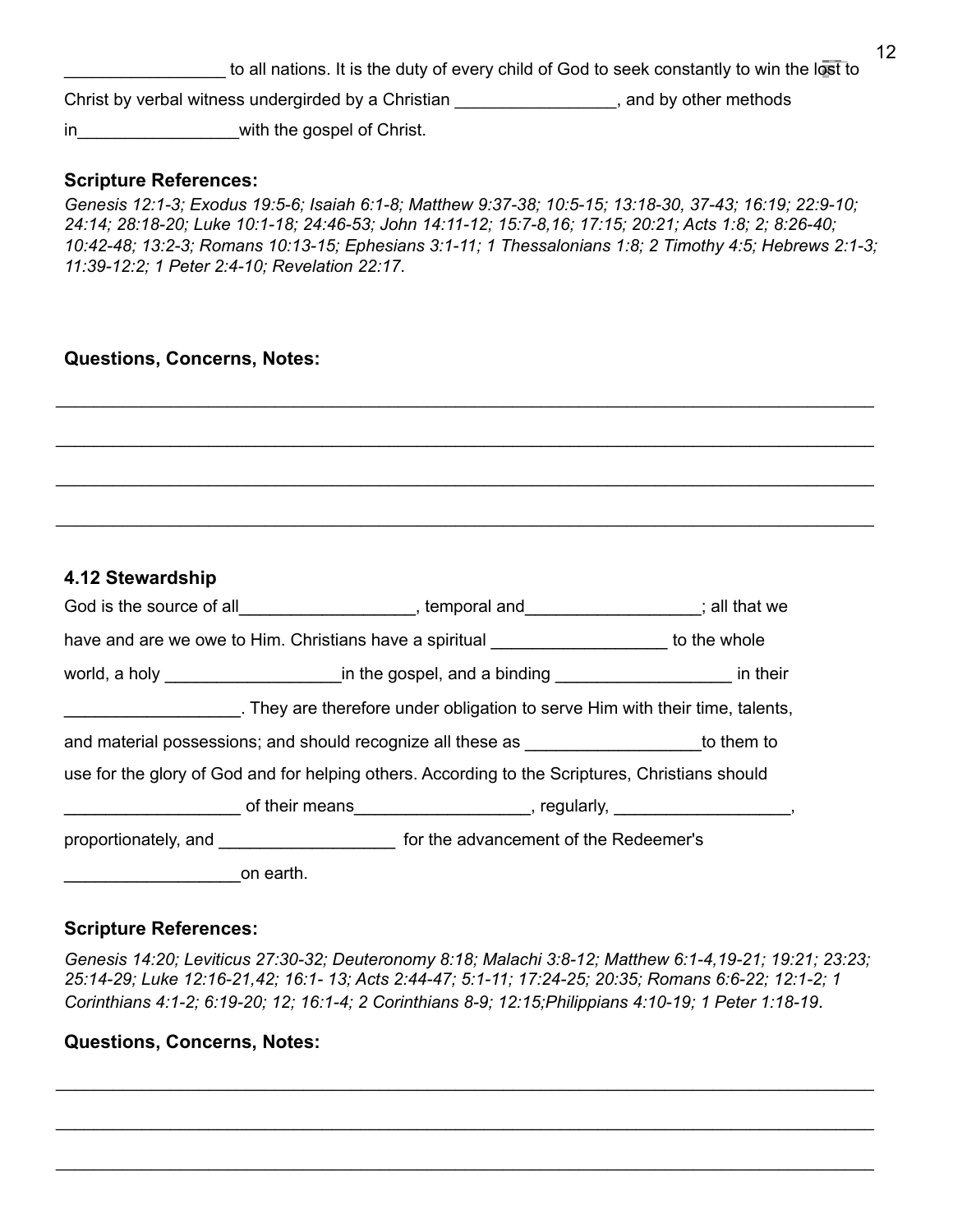# **4. 13. The Christian and the Social Order**

| All Christians are under<br><u>Letter and the set of the set of the set of the set of the set of the set of the set of the set of the set of the set of the set of the set of the set of the set of the set of the set of the set </u> | to seek to make the will of Christ the seek to make the will of Christ                                               |                |
|----------------------------------------------------------------------------------------------------------------------------------------------------------------------------------------------------------------------------------------|----------------------------------------------------------------------------------------------------------------------|----------------|
|                                                                                                                                                                                                                                        | our own lives and in human society. Means and methods used for the _____________                                     | of society and |
|                                                                                                                                                                                                                                        | the the of the of the among men can be truly and permanently helpful only                                            |                |
|                                                                                                                                                                                                                                        | when they are rooted in the saving of the individual by the saving of the individual by the saving                   |                |
|                                                                                                                                                                                                                                        | God in Jesus Christ. In the spirit of Christ, Christians should <b>Christ</b> example 20 and a racism, every form of |                |
| greed, _________________________, and vice, and all forms of                                                                                                                                                                           |                                                                                                                      |                |
|                                                                                                                                                                                                                                        |                                                                                                                      |                |
| sexual immorality, including                                                                                                                                                                                                           | , homosexuality, and pornography. The church should                                                                  |                |

\_\_\_\_\_\_\_\_\_\_\_\_\_\_\_\_\_\_\_\_\_\_\_\_\_\_\_\_\_\_\_\_\_\_\_\_\_\_\_\_\_\_\_\_\_\_\_\_\_\_\_\_\_\_\_\_\_\_\_\_\_\_\_\_\_\_\_\_\_\_\_\_\_\_\_\_\_\_\_\_\_\_\_\_\_\_

| work to ________________ | for the orphaned, the needy, the abused, the aged,                                                                                                                                                                             |  |
|--------------------------|--------------------------------------------------------------------------------------------------------------------------------------------------------------------------------------------------------------------------------|--|
| the                      | , and the sick. The church should speak on behalf of                                                                                                                                                                           |  |
| the                      |                                                                                                                                                                                                                                |  |
|                          | natural death. Every Christian should seek to bring industry, government, and society as a whole under the                                                                                                                     |  |
|                          | sway of the principles of same same section of the section of the principles of same section of the principles of same section of the section of the section of the section of the section of the section of the section of th |  |
|                          | Christians should be ready to work with all men of good will in any good cause, always being careful to act in                                                                                                                 |  |
|                          | the spirit of _________________________ without compromising their ______________________to Christ and His                                                                                                                     |  |
| truth.                   |                                                                                                                                                                                                                                |  |

## **Scripture References:**

*Exodus 20:3-17; Leviticus 6:2-5; Deuteronomy 10:12; 27:17; Psalm 101:5; Micah 6:8;Zechariah 8:16; Matthew 5:13-16,43-48; 22:36-40; 25:35; Mark 1:29-34; 2:3ff.; 10:21;Luke 4:18-21; 10:27-37; 20:25; John 15:12; 17:15; Romans 12–14; 1Corinthians 5:9-10;6:1-7; 7:20-24; 10:23-11:1; Galatians 3:26-28; Ephesians 6:5-9; Colossians 3:12-17; 1Thessalonians 3:12; Philemon; James 1:27; 2:8.*

\_\_\_\_\_\_\_\_\_\_\_\_\_\_\_\_\_\_\_\_\_\_\_\_\_\_\_\_\_\_\_\_\_\_\_\_\_\_\_\_\_\_\_\_\_\_\_\_\_\_\_\_\_\_\_\_\_\_\_\_\_\_\_\_\_\_\_\_\_\_\_\_\_\_\_\_\_\_\_\_\_\_\_\_\_\_

\_\_\_\_\_\_\_\_\_\_\_\_\_\_\_\_\_\_\_\_\_\_\_\_\_\_\_\_\_\_\_\_\_\_\_\_\_\_\_\_\_\_\_\_\_\_\_\_\_\_\_\_\_\_\_\_\_\_\_\_\_\_\_\_\_\_\_\_\_\_\_\_\_\_\_\_\_\_\_\_\_\_\_\_\_\_

\_\_\_\_\_\_\_\_\_\_\_\_\_\_\_\_\_\_\_\_\_\_\_\_\_\_\_\_\_\_\_\_\_\_\_\_\_\_\_\_\_\_\_\_\_\_\_\_\_\_\_\_\_\_\_\_\_\_\_\_\_\_\_\_\_\_\_\_\_\_\_\_\_\_\_\_\_\_\_\_\_\_\_\_\_\_

\_\_\_\_\_\_\_\_\_\_\_\_\_\_\_\_\_\_\_\_\_\_\_\_\_\_\_\_\_\_\_\_\_\_\_\_\_\_\_\_\_\_\_\_\_\_\_\_\_\_\_\_\_\_\_\_\_\_\_\_\_\_\_\_\_\_\_\_\_\_\_\_\_\_\_\_\_\_\_\_\_\_\_\_\_\_

## **Questions, Concerns, Notes:**

13

哥

# **4.3. Religious Liberty**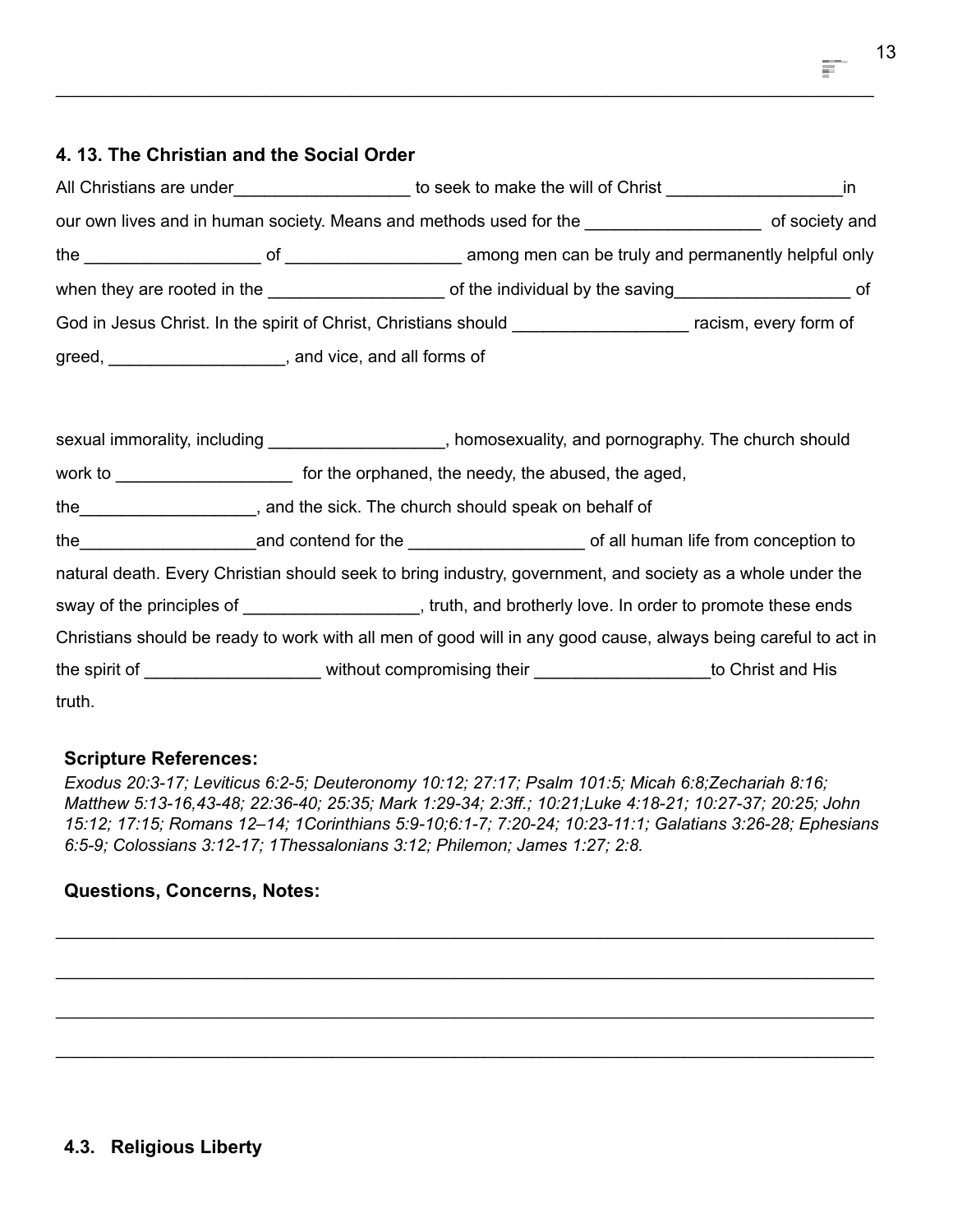|                  | God alone is Lord of the ___________________, and He has left it free from the ___________________________ and       |  |
|------------------|----------------------------------------------------------------------------------------------------------------------|--|
|                  | of men which are contrary to His Word or not contained in it. Church and state should                                |  |
|                  | be __________________. The state owes to every church protection and full_____________________ in the                |  |
|                  | pursuit of its spiritual ends. In providing for such freedom no ________________group or denomination                |  |
|                  | should be favored by the state more than others. Civil government being _______________                              |  |
|                  | of ___________________, it is the duty of Christians to render loyal _______________                                 |  |
|                  | thereto in all things not contrary to the _____________________ will of God. The church should not resort to the     |  |
|                  | civil power to carry on its work. The gospel of Christ contemplates spiritual means alone for the pursuit of its     |  |
|                  | ends. The state has no right to impose ________________________ for religious _________________________ of any kind. |  |
|                  | The state has no right to impose taxes for the support of any form of religion. A free church in a free state is     |  |
|                  | the Christian ____________________, and this implies the right of free and unhindered access to God on the           |  |
|                  | part of all men, and the right to form and propagate opinions in the sphere of religion without interference by      |  |
| the civil power. |                                                                                                                      |  |

14

#### **Scripture References:**

*Genesis 1:27; 2:7; Matthew 6:6-7,24; 16:26; 22:21; John 8:36; Acts 4:19-20; Romans 6:1-2; 13:1-7; Galatians 5:1,13; Philippians 3:20; 1 Timothy 2:1-2; James 4:12; 1 Peter 2:12-17; 3:11-17; 4:12-19.*

\_\_\_\_\_\_\_\_\_\_\_\_\_\_\_\_\_\_\_\_\_\_\_\_\_\_\_\_\_\_\_\_\_\_\_\_\_\_\_\_\_\_\_\_\_\_\_\_\_\_\_\_\_\_\_\_\_\_\_\_\_\_\_\_\_\_\_\_\_\_\_\_\_\_\_\_\_\_\_\_\_\_\_\_\_\_

\_\_\_\_\_\_\_\_\_\_\_\_\_\_\_\_\_\_\_\_\_\_\_\_\_\_\_\_\_\_\_\_\_\_\_\_\_\_\_\_\_\_\_\_\_\_\_\_\_\_\_\_\_\_\_\_\_\_\_\_\_\_\_\_\_\_\_\_\_\_\_\_\_\_\_\_\_\_\_\_\_\_\_\_\_\_

\_\_\_\_\_\_\_\_\_\_\_\_\_\_\_\_\_\_\_\_\_\_\_\_\_\_\_\_\_\_\_\_\_\_\_\_\_\_\_\_\_\_\_\_\_\_\_\_\_\_\_\_\_\_\_\_\_\_\_\_\_\_\_\_\_\_\_\_\_\_\_\_\_\_\_\_\_\_\_\_\_\_\_\_\_\_

\_\_\_\_\_\_\_\_\_\_\_\_\_\_\_\_\_\_\_\_\_\_\_\_\_\_\_\_\_\_\_\_\_\_\_\_\_\_\_\_\_\_\_\_\_\_\_\_\_\_\_\_\_\_\_\_\_\_\_\_\_\_\_\_\_\_\_\_\_\_\_\_\_\_\_\_\_\_\_\_\_\_\_\_\_\_

#### **Questions, Concerns, Notes:**

# **4.4. The Family**

|                                                | of persons related to one another by _____________________, blood, or __________________.  |  |  |
|------------------------------------------------|--------------------------------------------------------------------------------------------|--|--|
|                                                |                                                                                            |  |  |
|                                                |                                                                                            |  |  |
|                                                |                                                                                            |  |  |
|                                                | and the woman in marriage the framework for intimate _____________________, the channel of |  |  |
|                                                |                                                                                            |  |  |
| of the human race. The husband and wife are of |                                                                                            |  |  |
|                                                | worth before God, since both are created in God's _____________________. The marriage      |  |  |